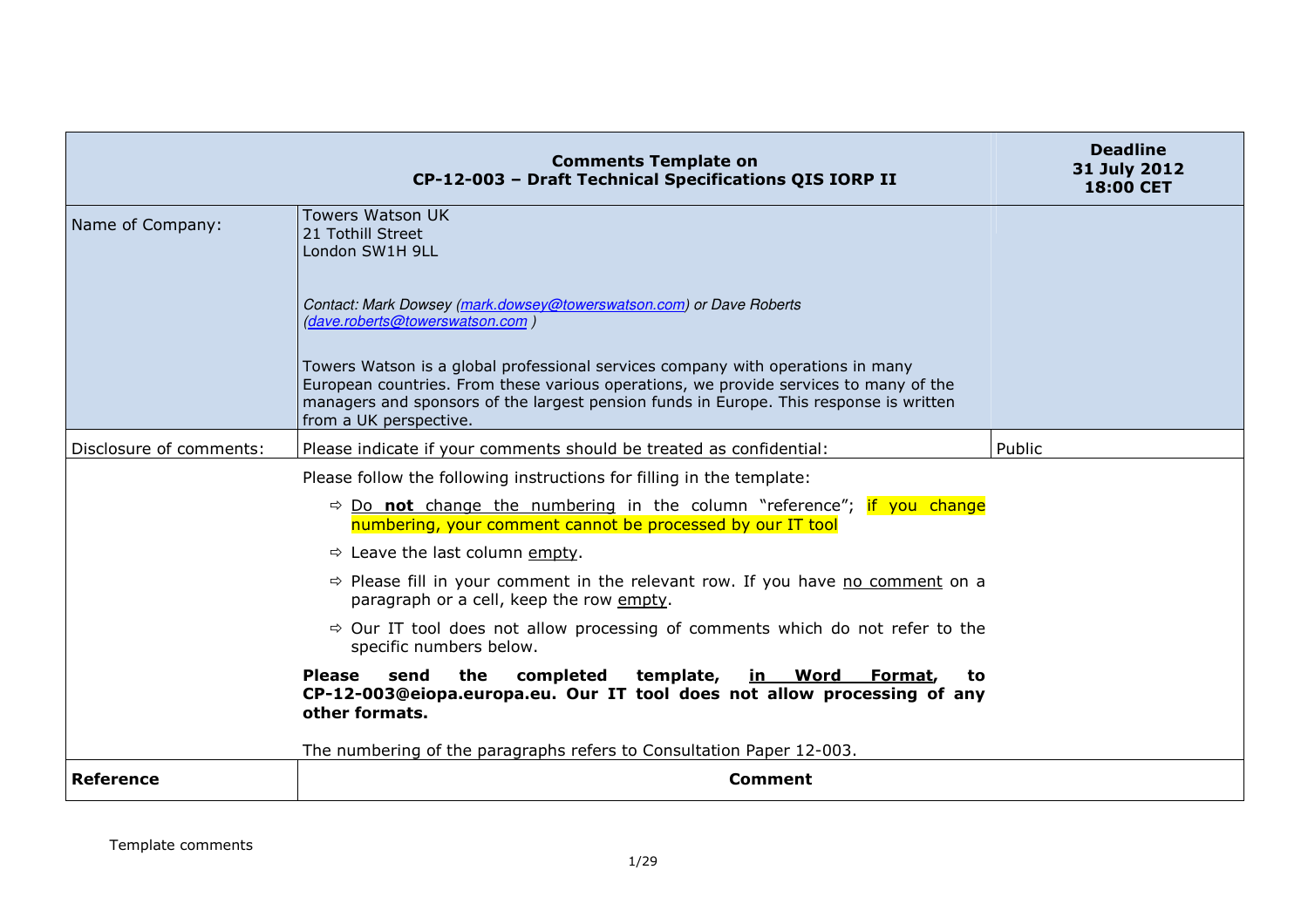|                        | <b>Comments Template on</b><br>CP-12-003 - Draft Technical Specifications QIS IORP II                                                                                                                                                                                                                                                                                        | <b>Deadline</b><br>31 July 2012<br>18:00 CET |
|------------------------|------------------------------------------------------------------------------------------------------------------------------------------------------------------------------------------------------------------------------------------------------------------------------------------------------------------------------------------------------------------------------|----------------------------------------------|
| <b>General Comment</b> | We recognise that the future health of the European financial system depends critically on EIOPA<br>as an independent expert adviser to the Commission and so we welcome the opportunity to help<br>the development of this key document. It is therefore with regret that we conclude that the<br>technical specifications to be fundamentally flawed in a number of areas. |                                              |
|                        | In particular:                                                                                                                                                                                                                                                                                                                                                               |                                              |
|                        | UK IORPs can raise additional capital only from the sponsor (and members). Carrying out<br>the complex and costly calculation of an SCR does nothing to increase members' benefit<br>security                                                                                                                                                                                |                                              |
|                        | The proposals might actually deter employers from strengthening the security of benefit                                                                                                                                                                                                                                                                                      |                                              |
|                        | rights - additional payments can increase an apparent HBS deficit<br>Much more work is required on many elements of the QIS, particularly (but not<br>exclusively) the security mechanism sections; in our view, a series of QIS's is needed                                                                                                                                 |                                              |
|                        | More than that, having carried out some 'real life' modelling on some UK client IORPs, we<br>conclude that the proposed framework itself is also flawed - producing, in several instances,<br>perverse results.                                                                                                                                                              |                                              |
|                        | We are also surprised and disappointed by the complexity and rigidity of the QIS technical                                                                                                                                                                                                                                                                                   |                                              |
|                        | specification, which falls far short of including the "appropriate changes to reflect the nature of<br>IORPs" that the Commission had led us to expect.                                                                                                                                                                                                                      |                                              |
|                        | Whilst we welcome the decision to consult, we also regret that, once again, the timescale for<br>consulting is unrealistically short given the importance and complexity of the subject. The reason                                                                                                                                                                          |                                              |
|                        | given in section I.1.10 for contracting the normal three month consultation period by 50% (the                                                                                                                                                                                                                                                                               |                                              |
|                        | "imposition of an external timetable") seems unsatisfactory given the extent of the potential                                                                                                                                                                                                                                                                                |                                              |
|                        | repercussions from these measures. We believe that neither the Commission nor EIOPA have<br>made the case for such urgency. We would have expected and would urge EIOPA to be forthright                                                                                                                                                                                     |                                              |
|                        | in promoting the importance of 'getting it right' rather than trying to adhere to a pre-conceived                                                                                                                                                                                                                                                                            |                                              |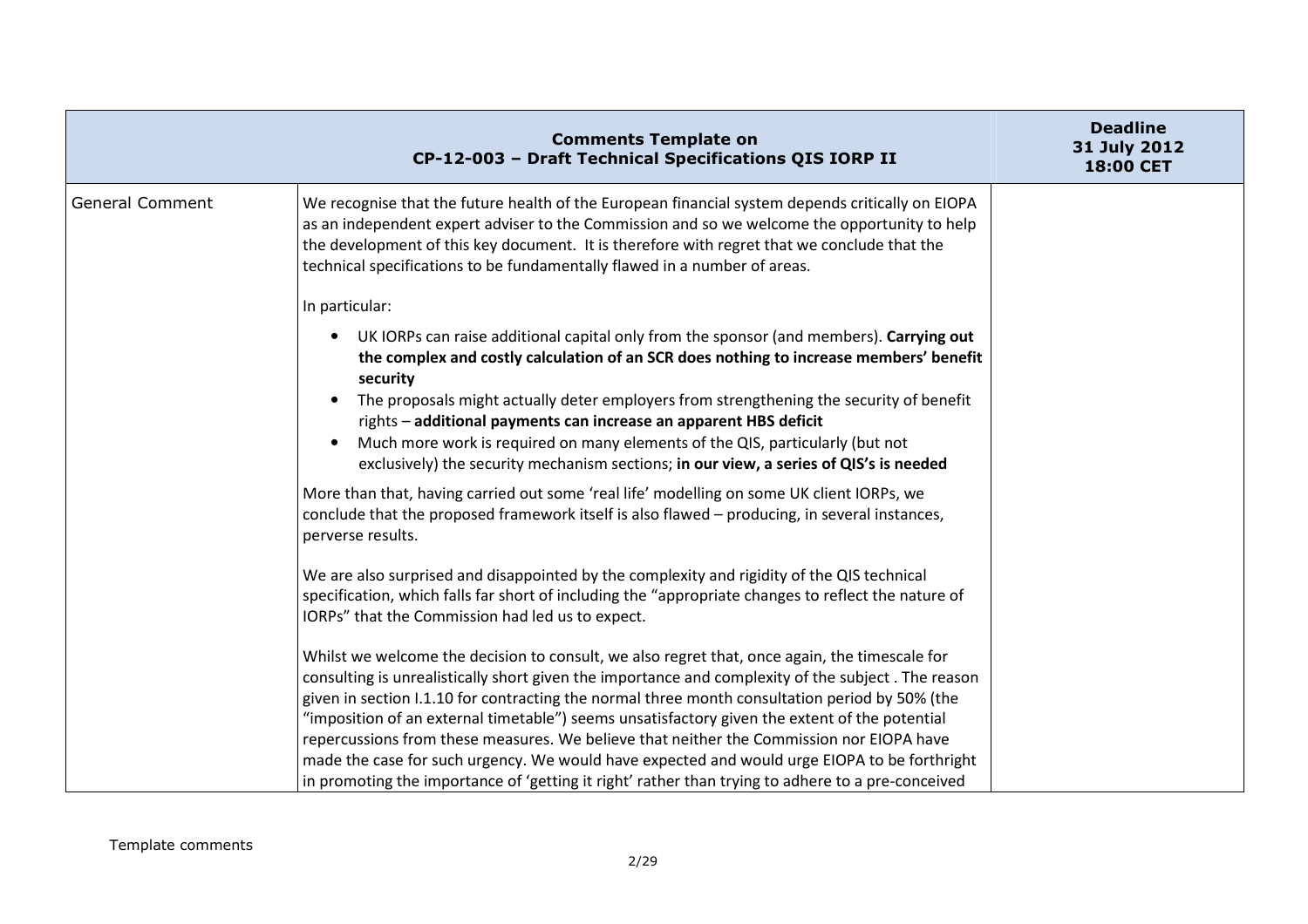| <b>Comments Template on</b><br>CP-12-003 - Draft Technical Specifications QIS IORP II                                                                                                                                                                                                                                                                                                                                                                                                                                                                                                                                                                                                                                                                                                                                                                                                                                                                                                                                                                                                                                                                                                                                                                                                                                                                                                                                 | <b>Deadline</b><br>31 July 2012<br>18:00 CET |
|-----------------------------------------------------------------------------------------------------------------------------------------------------------------------------------------------------------------------------------------------------------------------------------------------------------------------------------------------------------------------------------------------------------------------------------------------------------------------------------------------------------------------------------------------------------------------------------------------------------------------------------------------------------------------------------------------------------------------------------------------------------------------------------------------------------------------------------------------------------------------------------------------------------------------------------------------------------------------------------------------------------------------------------------------------------------------------------------------------------------------------------------------------------------------------------------------------------------------------------------------------------------------------------------------------------------------------------------------------------------------------------------------------------------------|----------------------------------------------|
| agenda.                                                                                                                                                                                                                                                                                                                                                                                                                                                                                                                                                                                                                                                                                                                                                                                                                                                                                                                                                                                                                                                                                                                                                                                                                                                                                                                                                                                                               |                                              |
| We are very concerned that the scope of the QIS consultation, in its focus on the technical<br>construction of the HBS, gives insufficient weight to the hugely important issue of the supervisory<br>regime surrounding the proposed requirements. This regime is absolutely critical, because it will<br>determine the impact on IORPs and their sponsors, and hence also on jobs, investment<br>behaviours, systemic risk and the impact on future pension provision and national budgets. No<br>quantitative impact assessment can be complete without substantial work in this area, including a<br>consultation. Section I.6.2 indicates that IORPs will be able to complete a qualitative<br>questionnaire as part of the QIS but we understand this might not be possible (directly) for UK<br>IORPs as the UK supervisor will be making an aggregate response to the QIS on their behalf. In<br>any event, IORPs cannot be expected to articulate their own responses to the new requirements<br>until they know the regulatory regime that will surround it.                                                                                                                                                                                                                                                                                                                                                |                                              |
| As a further general point, we feel very strongly that the approach reflected in the QIS<br>consultation is inconsistent with the situation in which the UK occupational pension sector finds<br>itself. Pension provision, and defined benefit ("DB") occupational pension provision in particular,<br>is in serious decline in the UK and this decline is highly likely to have dire economic and social<br>consequences in the decades ahead. There are very few employers that offer DB pension accrual,<br>and even fewer that wish to do so. Most DB liabilities are 'legacy' in nature in that they relate<br>mainly to past periods of employment and members who have no current relationship to the<br>sponsor. We are concerned that a sense of the balance between protecting the accrued rights of<br>past generations of employees and providing the environment that encourages greater pension<br>provision for the current and future generations of employees may have been lost. However well-<br>intentioned, the imposition of a more onerous solvency regime for IORPs risks making this<br>situation worse. The result will be to exacerbate the inter-generational inequalities that are<br>already emerging in pension provision and to raise the risk of adverse economic and social<br>outcomes.<br>At a more detailed level, having carried out some modelling based on the QIS technical |                                              |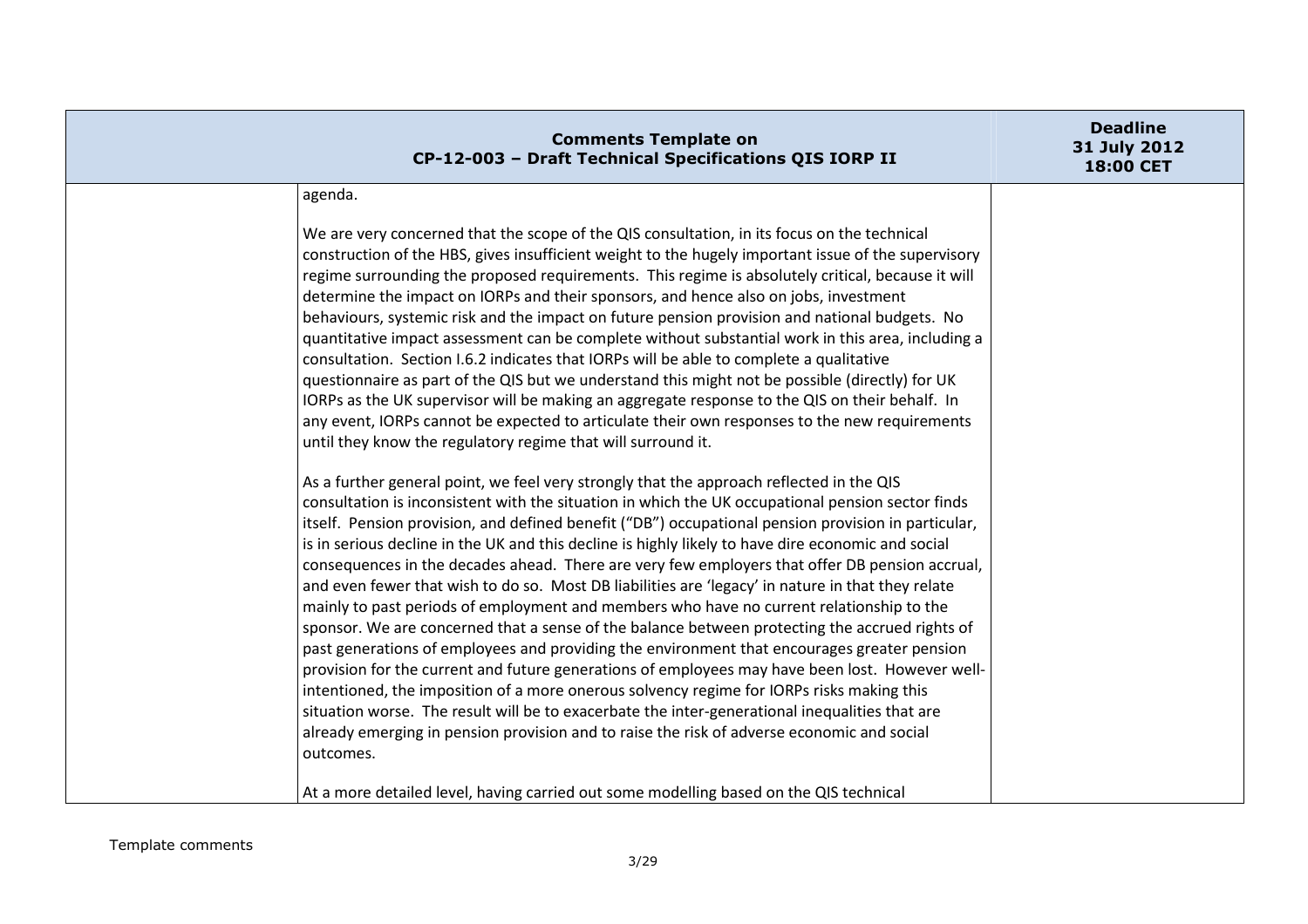| <b>Comments Template on</b><br>CP-12-003 - Draft Technical Specifications QIS IORP II                                                                                                                                                                                                                                                                                                                                                                                                                                                                                                                                                                                                                                                                                                                                                                                | <b>Deadline</b><br>31 July 2012<br>18:00 CET |
|----------------------------------------------------------------------------------------------------------------------------------------------------------------------------------------------------------------------------------------------------------------------------------------------------------------------------------------------------------------------------------------------------------------------------------------------------------------------------------------------------------------------------------------------------------------------------------------------------------------------------------------------------------------------------------------------------------------------------------------------------------------------------------------------------------------------------------------------------------------------|----------------------------------------------|
| specification, we consider that even the deterministic calculations are far too complex for all but<br>the largest IORPs (and possibly just a few of these - even in those Member States where<br>supplementary, pillar 2, occupational pensions represent a significant proportion of overall<br>retirement provision). Assessing a QIS-style exercise based on the consultation document has<br>been challenging within the short consultation period and we had to make a number of<br>assumptions. In part this is due to the wide range of proposals that are still under consideration.<br>However, there is also ambiguity within the calculation methodology and there are also some<br>errors. As an overall assessment, we believe that the QIS is trying to consider too many options<br>and in too much detail.                                          |                                              |
| We believe that a staged approach to the QIS should instead be adopted with a first stage<br>designed to reduce the number of options under consideration, for which a much less detailed<br>(and less onerous) consultation would be appropriate. A subsequent, detailed consultation could<br>then focus on a narrower range of proposals. This was the approach adopted for the Solvency II<br>project - an approach that helped to identify major issues largely unforeseen at outset in the<br>development and implementation of Solvency II for insurers. Notwithstanding the imposed<br>timescale, we believe it is essential to follow a similar process for IORPs, so that all issues can be<br>addressed prior to implementation rather than cleaning up the mess afterwards.                                                                              |                                              |
| We cite the SCR as a particular example of an area of the proposals that does not recognise the<br>current situation of UK IORPs. The majority of UK IORPs are 'closed' to new entrants and 'on a<br>journey' to settlement - through the final discharge of their remaining liabilities by buying out<br>with one or more insurers. Unlike insurance companies, UK IORPs do not exist to transact<br>business for profit. As soon as they reach the level of funding at which they could pass their<br>liabilities to the insurance market, they will do so. Sponsors are, in general, funding the shortfalls<br>in their pension plans as quickly as they can reasonably afford. We question, therefore, whether<br>the SCR has more than a theoretical relevance and therefore whether producing the figures<br>required to construct it would be cost-effective. |                                              |
| As mentioned above, we note the absence of any suggestion as to the regulatory response in the                                                                                                                                                                                                                                                                                                                                                                                                                                                                                                                                                                                                                                                                                                                                                                       |                                              |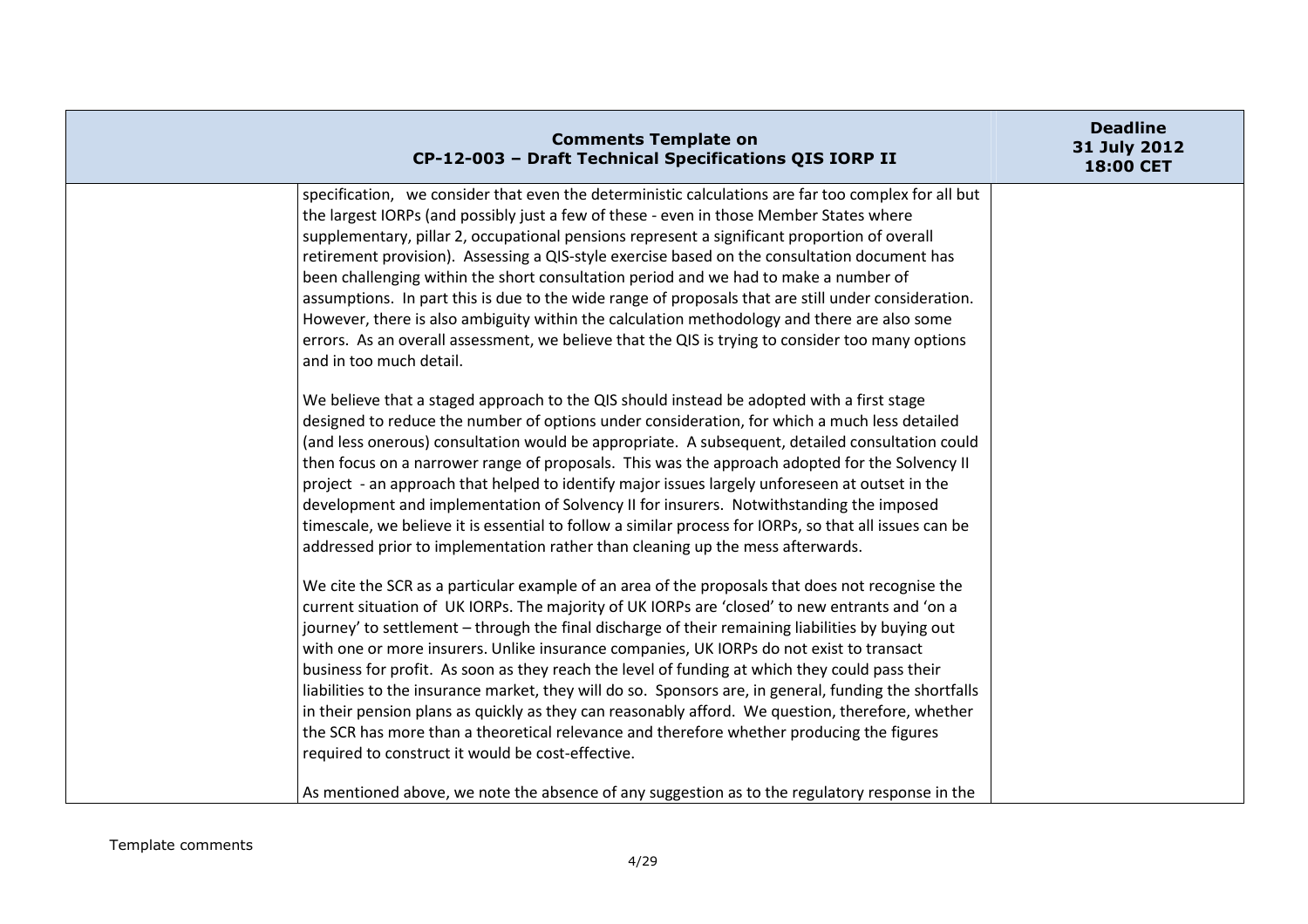|     | <b>Comments Template on</b><br>CP-12-003 - Draft Technical Specifications QIS IORP II                                                                                                                                                                                                                                                                                                                                                                                                                                                                                                                                                                                                                                                                                                                                                                                                                                                                                                                                                                                                                                                                                                                                                                                                                                                                                                                                             | <b>Deadline</b><br>31 July 2012<br>18:00 CET |
|-----|-----------------------------------------------------------------------------------------------------------------------------------------------------------------------------------------------------------------------------------------------------------------------------------------------------------------------------------------------------------------------------------------------------------------------------------------------------------------------------------------------------------------------------------------------------------------------------------------------------------------------------------------------------------------------------------------------------------------------------------------------------------------------------------------------------------------------------------------------------------------------------------------------------------------------------------------------------------------------------------------------------------------------------------------------------------------------------------------------------------------------------------------------------------------------------------------------------------------------------------------------------------------------------------------------------------------------------------------------------------------------------------------------------------------------------------|----------------------------------------------|
|     | event that the HBS does not balance. Although paragraph I 3.2 states that "it is not the scope or<br>mandate of the QIS to consider the wider implications of this approach to determining funding<br>obligations", we consider this to be key to assessing the "Impact" of the "Quantitative Impact<br>Study". If the regime leads, whether directly or indirectly, to an increase in contributions to<br>IORPs, there are certain cases where this could cause significant problems for members. In the<br>UK, some IORPs are set up on a 'shared cost' basis. Within such arrangements the cost of funding<br>benefits is shared between the employer(s) and members, either informally or with the 'split'<br>enshrined in the IORPs' constituting documents. It follows that an increase in contributions in<br>these arrangements will directly affect members. For some, in the current economic climate, this<br>is likely to encourage them to cease membership altogether or, where the IORP's provisions<br>permit, opt for a lower level of benefits. This would be a retrograde step.<br>In carrying out QIS calculations for some UK IORPs, we have observed that the area of the SCR has<br>given rise to some results that seem particularly questionable.<br>It should not be inferred from the <i>technical</i> points that we make about the SCR that we support<br>its application; we are opposed to its use |                                              |
| Q1. | Do stakeholders agree with the general set-up of the QIS exercise as put forward in the<br>Introduction (Chapter 1)? What improvements do stakeholders suggest?<br>Our general comments above raise a number of concerns about the general scope and set-up of<br>the QIS. We can see that the QIS may result in the production of some useful data but we cannot<br>conclude that the QIS specification is 'fit for purpose' without clarity about the regulatory actions<br>that would accompany any change to the solvency regime for IORPs. What will the consequence<br>be if the HBS does not balance (ie assets do not cover liabilities, taking into account all security<br>mechanisms)?<br>We have carried out QIS specification calculations on some 'real' UK IORPs. One aspect that this<br>has revealed is that capping sponsor support (as described in HBS.6.45 to HBS.6.54) and the value<br>of pension protection schemes (as described in HBS.6.75 to HBS.6.78) restricts the asset side to a                                                                                                                                                                                                                                                                                                                                                                                                                  |                                              |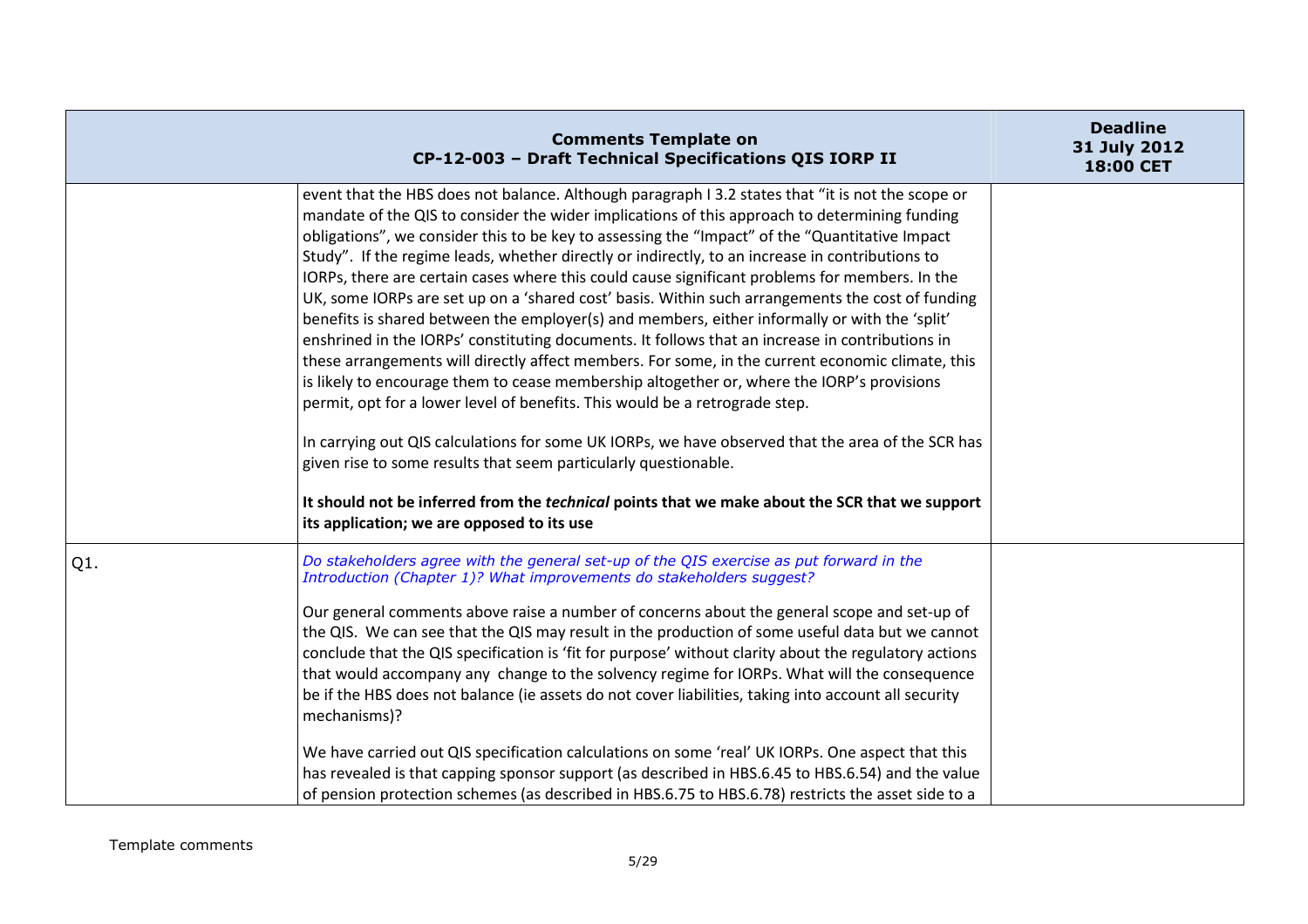| <b>Comments Template on</b><br>CP-12-003 - Draft Technical Specifications QIS IORP II                                                                                                                                                                                                                                                                                                                                                                                                                                                                                                                                                                                                                                                                                                                                                                                                                                                                                                                                                                                                                                                                                                                                                                                                                                                                                                                                                                                                                                                                                                                                                                                                                                                                                                                                                                                                                                                                                                                                                                                                                                                                                                                                                                                                                                                                                                                                                                                                                                                                                                                                                       | <b>Deadline</b><br>31 July 2012<br><b>18:00 CET</b> |
|---------------------------------------------------------------------------------------------------------------------------------------------------------------------------------------------------------------------------------------------------------------------------------------------------------------------------------------------------------------------------------------------------------------------------------------------------------------------------------------------------------------------------------------------------------------------------------------------------------------------------------------------------------------------------------------------------------------------------------------------------------------------------------------------------------------------------------------------------------------------------------------------------------------------------------------------------------------------------------------------------------------------------------------------------------------------------------------------------------------------------------------------------------------------------------------------------------------------------------------------------------------------------------------------------------------------------------------------------------------------------------------------------------------------------------------------------------------------------------------------------------------------------------------------------------------------------------------------------------------------------------------------------------------------------------------------------------------------------------------------------------------------------------------------------------------------------------------------------------------------------------------------------------------------------------------------------------------------------------------------------------------------------------------------------------------------------------------------------------------------------------------------------------------------------------------------------------------------------------------------------------------------------------------------------------------------------------------------------------------------------------------------------------------------------------------------------------------------------------------------------------------------------------------------------------------------------------------------------------------------------------------------|-----------------------------------------------------|
| maximum equivalent to the Level A technical provisions (ie best estimate of cash flows plus the<br>Risk Margin). Although additional sponsor support and pension protection scheme coverage can<br>then reduce the SCR, or eliminate it, the HBS will never balance unless the pension protection<br>scheme provides 100% coverage (or unless the physical assets in the IORP already exceed the<br>Level A technical provisions plus the SCR). Is this the intention? If so, this supports our view that<br>the SCR has little or no relevance to UK IORPs.<br>UK IORPs cannot raise additional capital other than from sponsor support, which would not<br>improve the HBS. Moreover, some IORPs operate on the basis of defined benefit accrual costs<br>being shared between members (participants) and the sponsor. Any increase in cost could, in such<br>cases, render membership unaffordable to some participants, forcing them to opt out. We<br>consider this to be an undesirable outcome. Unless there are positive actions that can flow from<br>consideration of the HBS, without adverse consequences for jobs, growth and investment<br>markets, then we do not see the merit in imposing a complex and costly regulatory regime.<br>The proposed calculations are very complex, with multiple iterations such as calculating the SCR<br>three times: gross, net of the loss-absorbing capacity of security mechanisms, and net of the loss-<br>absorbing capacity of technical provisions. Our experience with helping insurers through the<br>various QIS stages of Solvency II and our work on carrying QIS 'consultation' specification-based<br>calculations for several UK IORPs leads us to consider that it is unlikely that many UK IORPs will<br>have the ability or resource to carry out their own QIS process sufficient accurately to adequately<br>inform responses to this consultation. We also doubt that many (if any) UK IORPs will currently<br>have data to the required level of detail to be able to carry out these calculations, or to<br>demonstrate the reliability of simplifying models. We know that the UK supervisory authorities<br>intend to carry out the QIS for UK IORPs in aggregate and, in such circumstances, it follows that<br>supervisory authorities will similarly lack these detailed data. Aggregate results are unlikely to be<br>a reliable indicator of the impact of the proposals and may well result in unrepresentative results<br>and ill-conceived conclusions.<br>Our experience of attempting to calculate results using the technical specification is that a |                                                     |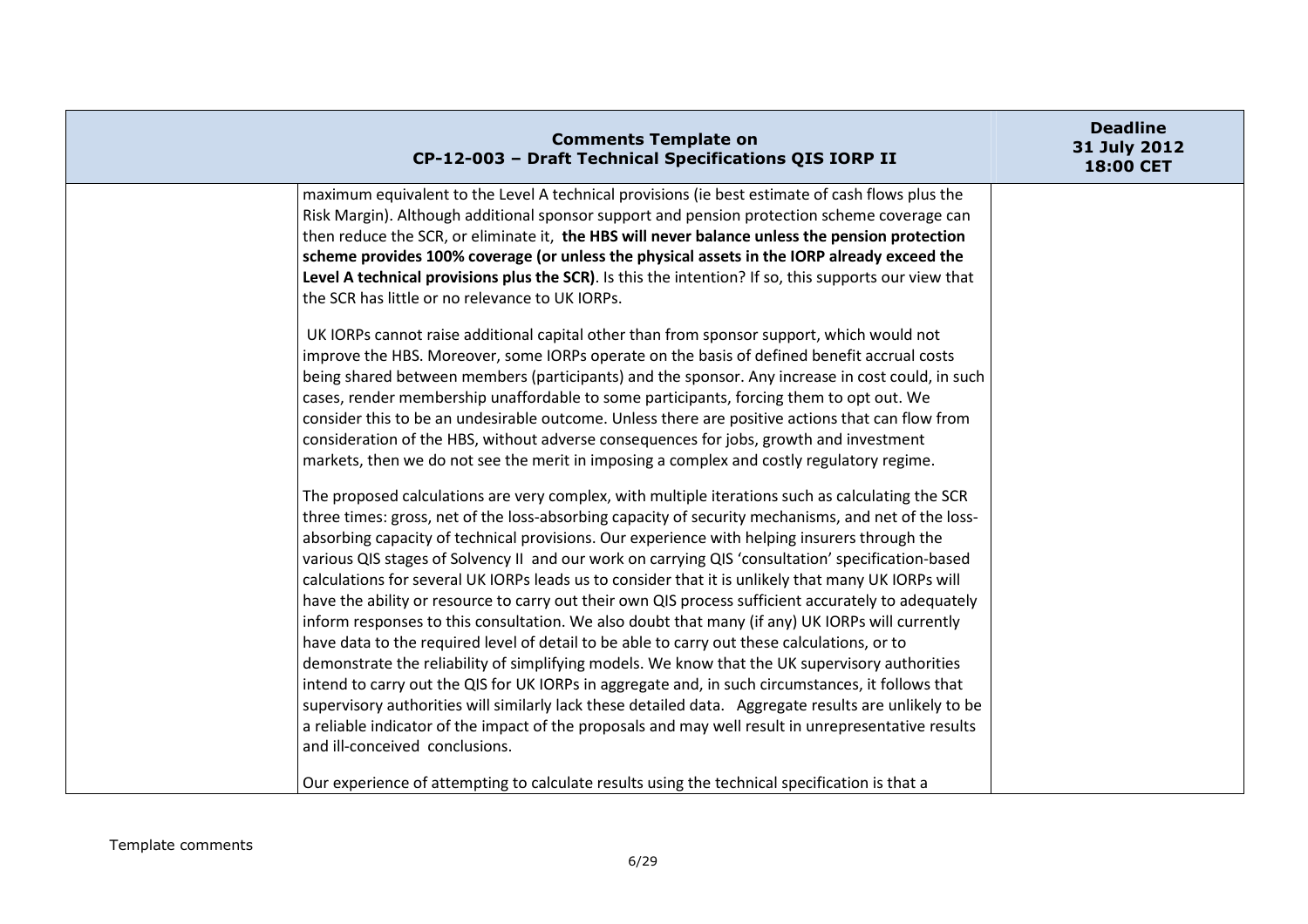| <b>Comments Template on</b><br>CP-12-003 - Draft Technical Specifications QIS IORP II                                                                                                                                                                                                                                                                                                                                                                                                                                                                                                                                                                                                                                                                                                                                                                                                                                                                                                                                                                                                                                                                                                                                                                                                     | <b>Deadline</b><br>31 July 2012<br>18:00 CET |
|-------------------------------------------------------------------------------------------------------------------------------------------------------------------------------------------------------------------------------------------------------------------------------------------------------------------------------------------------------------------------------------------------------------------------------------------------------------------------------------------------------------------------------------------------------------------------------------------------------------------------------------------------------------------------------------------------------------------------------------------------------------------------------------------------------------------------------------------------------------------------------------------------------------------------------------------------------------------------------------------------------------------------------------------------------------------------------------------------------------------------------------------------------------------------------------------------------------------------------------------------------------------------------------------|----------------------------------------------|
| number of sections are not sufficiently clear and that some logical interpretations can lead to<br>unexpected outcomes. For example, the impact of the sponsor paying a contribution into its IORP<br>should be to leave the overall HBS largely unchanged, or to improve it slightly. This is not the case<br>in some scenarios, which can result in a higher shortfall in the HBS after payment of a sponsor<br>contribution. We urge EIOPA to review the draft specification with a focus on ensuring that the<br>proposals do not create inconsistencies potentially leading to undesirable incentives, such as to<br>encourage deferment of contributions to IORPs.                                                                                                                                                                                                                                                                                                                                                                                                                                                                                                                                                                                                                  |                                              |
| In order to provide balanced input into EIOPA's consideration of the practicalities, we urge EIOPA<br>to gather data from Member States' supervisory authorities as to the actual cost to insurers of<br>meeting the requirements of the Solvency II QIS exercises and the expected total cost of<br>development and implementation of the Solvency II regime. Our own experience points to this<br>running into many €millions and, as such, it is an essential aspect to consider when assessing the<br>likely impact. Finally, we strongly recommend that EIOPA and the Commission consider the<br>alternative proposal put forward by Towers Watson in its letter to Commissioner Barnier on 11<br>June 2012, whereby no quantification of sponsor support and other security mechanisms would<br>be necessary. Our view is that this aspect is currently subjective in nature and, coupled to<br>assessing the effect on the SCR, contributes greatly to the complexity and therefore prospective<br>costliness of the calculations . Our recommended approach would allow EIOPA first to gain<br>significant experience with the diversity of pension arrangements in the European Union before<br>imposing a regime that appears to us to be inappropriate for the objectives set. |                                              |
| In our view, EIOPA should therefore:<br>• wait until the Solvency II details have been finalised before starting the QIS. We note the<br>intention to allow for all developments in this aspect up to the start of the QIS, but we<br>consider this does not go far enough. In particular, discussions on the 'matching<br>premium' could have relevance to IORPs (provided the 'ring-fencing' condition can be<br>made more workable).<br>• ensure the QIS takes account of the possible regulatory actions, in the event that the                                                                                                                                                                                                                                                                                                                                                                                                                                                                                                                                                                                                                                                                                                                                                       |                                              |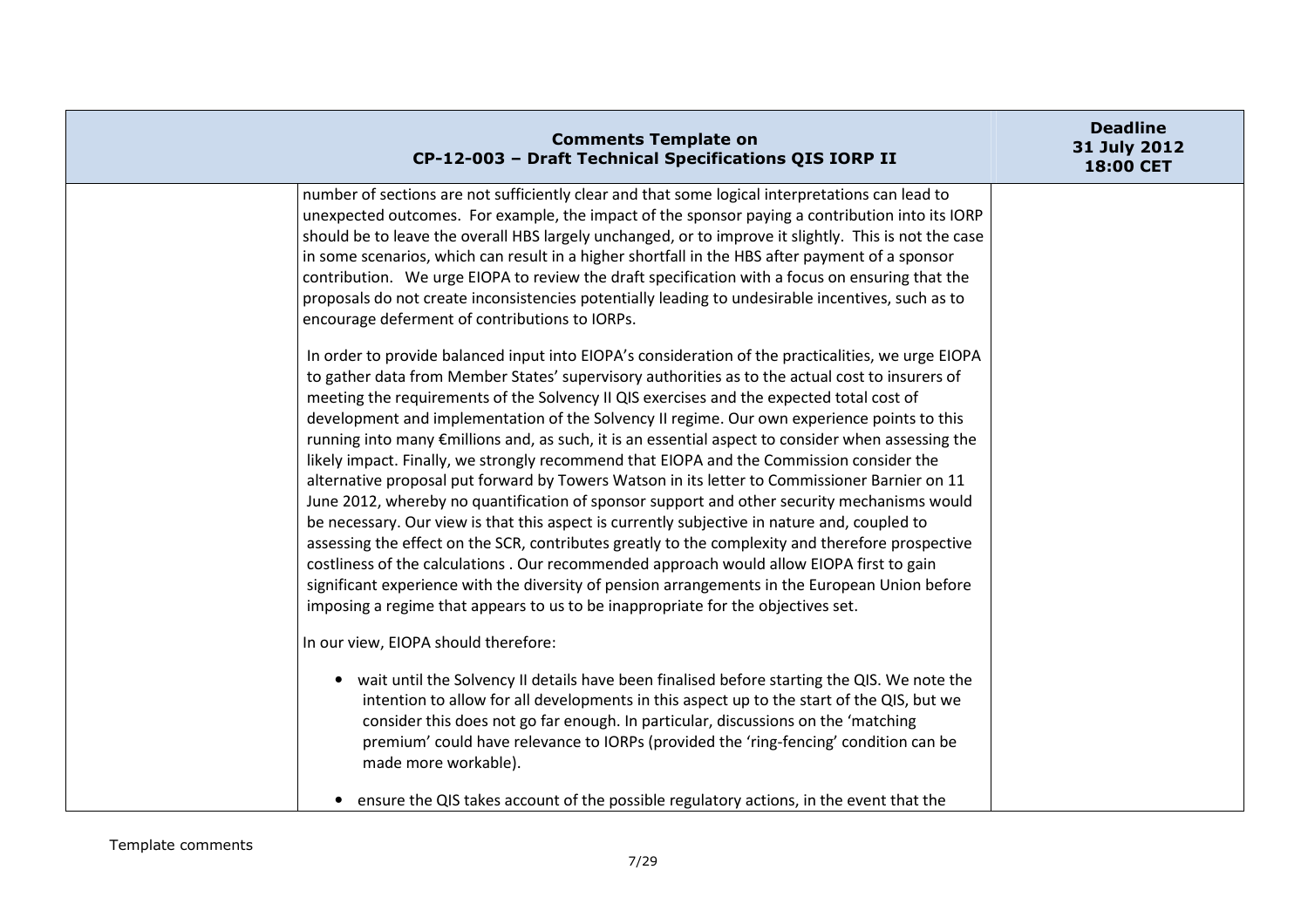|        | <b>Comments Template on</b><br>CP-12-003 - Draft Technical Specifications QIS IORP II                                                                                                                                                                                                                                                                                                                                                                                                                                                                                                                                                                  | <b>Deadline</b><br>31 July 2012<br>18:00 CET |
|--------|--------------------------------------------------------------------------------------------------------------------------------------------------------------------------------------------------------------------------------------------------------------------------------------------------------------------------------------------------------------------------------------------------------------------------------------------------------------------------------------------------------------------------------------------------------------------------------------------------------------------------------------------------------|----------------------------------------------|
|        | Holistic Balance Sheet does not 'balance'. Not to do so calls into question how an<br>assessment of the 'impact' can be properly made                                                                                                                                                                                                                                                                                                                                                                                                                                                                                                                  |                                              |
|        | consider the behavioural changes that are likely to follow the adoption of market<br>$\bullet$<br>consistent measures and review the QIS findings as a result of the corresponding changes<br>to market yields                                                                                                                                                                                                                                                                                                                                                                                                                                         |                                              |
|        | consider alternative ways of taking sponsor support into account as our calculations<br>$\bullet$<br>evidence that there are some shortcomings with the proposals in the specification<br>consultation                                                                                                                                                                                                                                                                                                                                                                                                                                                 |                                              |
|        | back test the volatility of the quantitative information by reviewing the results of the<br>$\bullet$<br>Holistic Balance Sheet at different valuation dates                                                                                                                                                                                                                                                                                                                                                                                                                                                                                           |                                              |
|        | Although much of the focus of the responses will, naturally, be considered in the context of the<br>consequences for defined benefit provision (or, non 'pure' DC), EIOPA should bear in mind that<br>any change in market/investment behaviour that, for example, increases the cost of 'low risk'<br>investments, will also affect pure DC provision. Low risk investments typically form a core of DC<br>provision in the years immediately prior to benefits being taken. Any reduction in the yields from<br>low risk investments would be likely to impact negatively on DC retirement incomes and the<br>amount of future DC pension provision. |                                              |
| $Q2$ . | Do stakeholders believe that the adjustment (discretionary and conditional benefits, last resort<br>benefit reductions) and security mechanisms (sponsor support, pension protection schemes)<br>IORPs dispose of are taken into account adequately?                                                                                                                                                                                                                                                                                                                                                                                                   |                                              |
|        | We believe that the adjustments and security mechanisms do indeed represent one approach of<br>taking these features into account. However, there appears to be considerable scope for different<br>Member States (or, within an individual country, different IORPs) to make their own judgements<br>as to whether a particular benefit is unconditional, conditional, discretionary or mixed. This could                                                                                                                                                                                                                                             |                                              |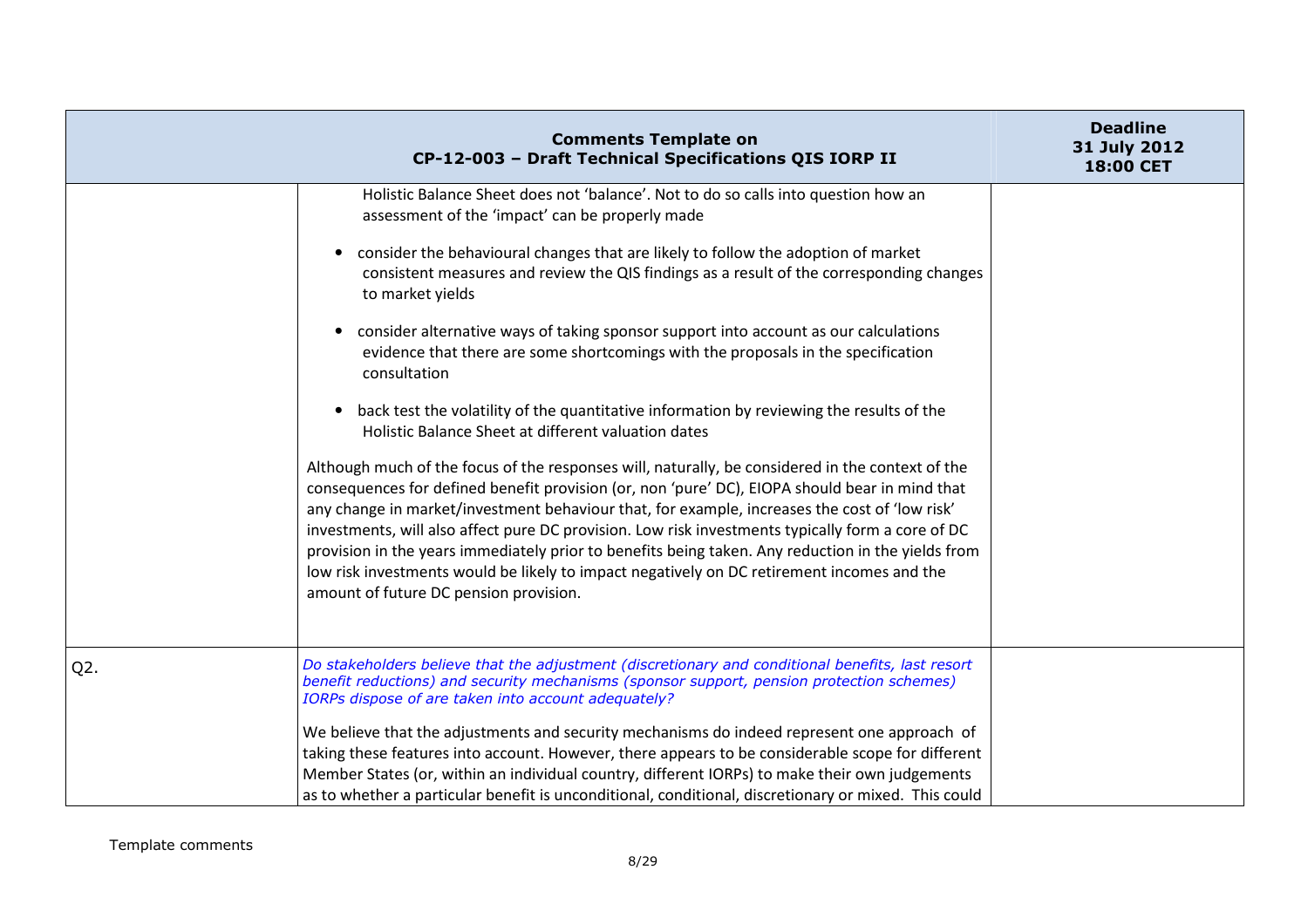| <b>Comments Template on</b><br>CP-12-003 - Draft Technical Specifications QIS IORP II                                                                                                                                                                                                                                                                                                                                                                                                                                                                                                                                                                                                                                                                                                                                                                                                                                                                                                                                                                                        | <b>Deadline</b><br>31 July 2012<br>18:00 CET |
|------------------------------------------------------------------------------------------------------------------------------------------------------------------------------------------------------------------------------------------------------------------------------------------------------------------------------------------------------------------------------------------------------------------------------------------------------------------------------------------------------------------------------------------------------------------------------------------------------------------------------------------------------------------------------------------------------------------------------------------------------------------------------------------------------------------------------------------------------------------------------------------------------------------------------------------------------------------------------------------------------------------------------------------------------------------------------|----------------------------------------------|
| call into question the reliability of the results. As mentioned previously, we consider that a more<br>iterative process - along the lines undertaken in the Solvency II project for insurers - would be<br>prudent. This would allow EIOPA and others to publish further guidance to ensure greater<br>consistency.                                                                                                                                                                                                                                                                                                                                                                                                                                                                                                                                                                                                                                                                                                                                                         |                                              |
| In our view, the issue of valuing 'sponsor support' needs far more thought particularly in the<br>context of complex corporate structures. For example:                                                                                                                                                                                                                                                                                                                                                                                                                                                                                                                                                                                                                                                                                                                                                                                                                                                                                                                      |                                              |
| the sponsor of an IORP is often one of a group of associated undertakings<br>$\bullet$                                                                                                                                                                                                                                                                                                                                                                                                                                                                                                                                                                                                                                                                                                                                                                                                                                                                                                                                                                                       |                                              |
| companies often sponsor multiple IORPs<br>$\bullet$                                                                                                                                                                                                                                                                                                                                                                                                                                                                                                                                                                                                                                                                                                                                                                                                                                                                                                                                                                                                                          |                                              |
| multiple IORPs may have multiple sponsors dispersed across the EEA and beyond in<br>$\bullet$<br>common with cross shareholdings and cross-entity guarantees.                                                                                                                                                                                                                                                                                                                                                                                                                                                                                                                                                                                                                                                                                                                                                                                                                                                                                                                |                                              |
| QIS calculations we have carried out have shown in one case that the value of the support of the<br>actual sponsor would be multiple £billions greater than looking through to the group level. The<br>QIS does not identify which of these 'sponsors' should be included within the calculation.                                                                                                                                                                                                                                                                                                                                                                                                                                                                                                                                                                                                                                                                                                                                                                            |                                              |
| Furthermore, the proposed approach to valuing sponsor support seems technically complex and<br>precise but the results are sensitive to some of the subjective judgements required. We would<br>argue that this is not a desirable quality for any model. For example, arbitrarily determined<br>variables are applied in a number of critical points, such as the 50% recovery rate (HBS 6.17); the<br>assessment of future profits and sponsors' earnings (HBS 6.36); the proportion of shareholder<br>funds available for the IORP; the 50 bp adjustment to allow for the illiquidity premium (HBS 8.12);<br>the inflation and salary increase assumptions (HBS 8.23 and 8.24, respectively); the mortality and<br>longevity shocks of 15% and 20 % (SCR 7.17 and 7.29, respectively) and the figures in the counter-<br>party default risk module (amongst others). In addition, the calculation of the actual value of<br>security mechanisms means that the HBS will almost always show a shortfall, regardless of the<br>strength of the sponsor, which seems flawed. |                                              |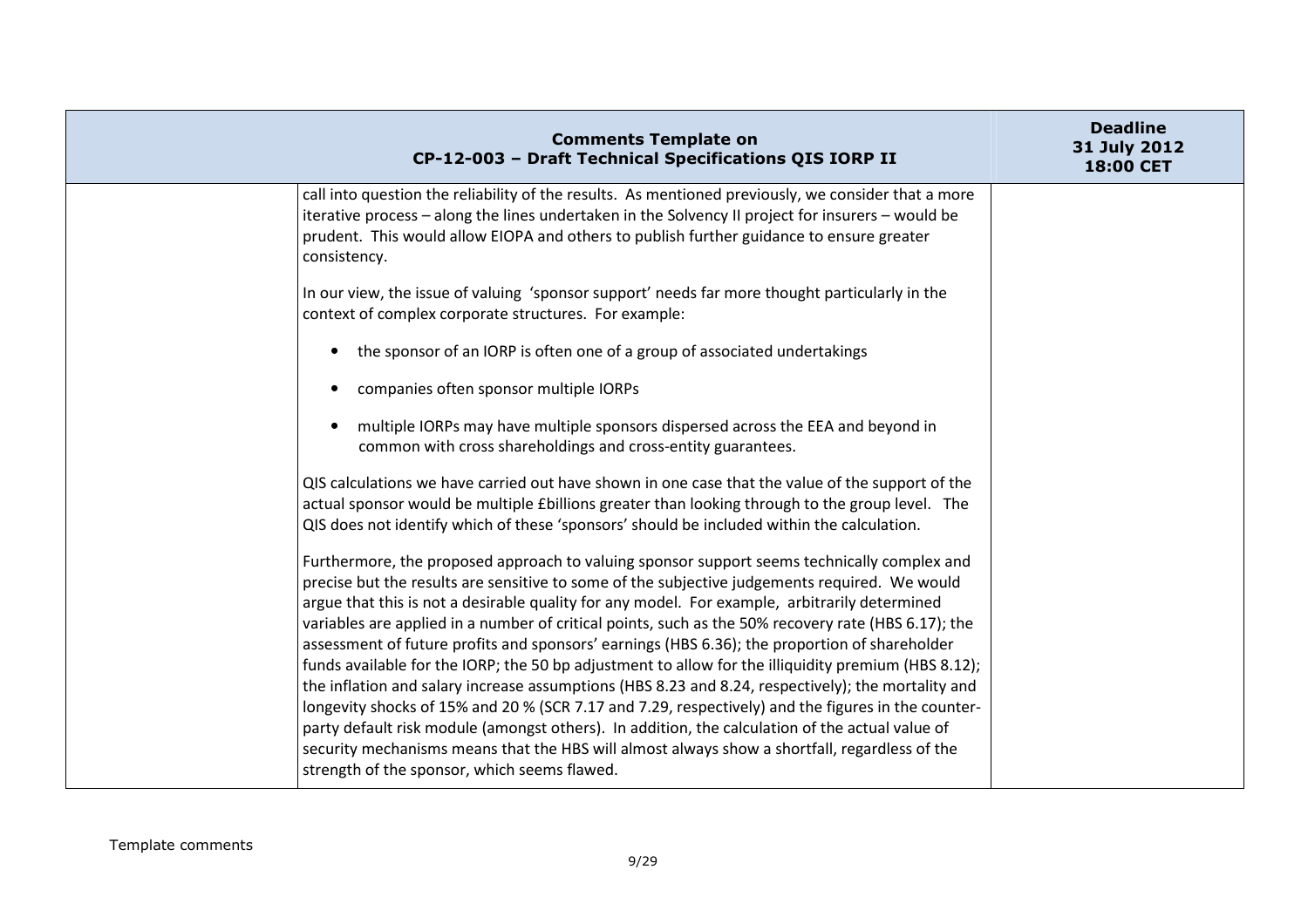|     | <b>Comments Template on</b><br>CP-12-003 - Draft Technical Specifications QIS IORP II                                                                                                                                                                                                                                                                                                                                                                                                                                                                                                                                                                                                                                                                                                                                                                                                                                                                                                                    | <b>Deadline</b><br>31 July 2012<br>18:00 CET |
|-----|----------------------------------------------------------------------------------------------------------------------------------------------------------------------------------------------------------------------------------------------------------------------------------------------------------------------------------------------------------------------------------------------------------------------------------------------------------------------------------------------------------------------------------------------------------------------------------------------------------------------------------------------------------------------------------------------------------------------------------------------------------------------------------------------------------------------------------------------------------------------------------------------------------------------------------------------------------------------------------------------------------|----------------------------------------------|
|     | We therefore consider that the QIS should consider other methods of taking account of these<br>adjustments and mechanisms allowing for the approaches that have developed in the UK market<br>since the implementation of IORP 1. The timescale for the consultation exercise has not allowed<br>adequate consideration of all the possible approaches, but one simplification that seems worth<br>considering is to include only the maximum value of sponsor support and security mechanisms in<br>the HBS. Only the gross SCR would then be shown on the liability side (although see our earlier<br>comments about the relevance of an SCR calculation for IORPs).                                                                                                                                                                                                                                                                                                                                   |                                              |
| Q3. | Do stakeholders believe that the draft technical specifications provide enough information and<br>are sufficiently clear and understandable? Which parts could be improved upon?                                                                                                                                                                                                                                                                                                                                                                                                                                                                                                                                                                                                                                                                                                                                                                                                                         |                                              |
|     | We consider that the technical specification is far too complex to be widely understood, and that<br>this is a greater obstacle than it might appear. In addition, the derivation of many of the<br>parameters and formulae is not explained, particularly in the SCR (see Counter-party Risk<br>Module). Much of this detail seems to be focused on ensuring a calibration to a specific<br>probability (such as 99.5%) but it is not at all clear that this calibration has been derived in the<br>context of, or is appropriate for, IORPs.<br>In our view, rather less detailed information would be more appropriate, since we believe that for<br>the review to result in a regime flexible enough to apply across the EU, it would be better to set<br>out higher level principles to be interpreted according to local circumstances. It might well be<br>that it would then be appropriate to carry out further QIS's - ie a staged, iterative process akin to<br>that adopted for Solvency II. |                                              |
| Q4. | Do stakeholders believe that the calculations proposed in the technical specifications are feasible<br>at appropriate costs and with appropriate accuracy within the given timeframe of the QIS?                                                                                                                                                                                                                                                                                                                                                                                                                                                                                                                                                                                                                                                                                                                                                                                                         |                                              |
|     | No. not generally.                                                                                                                                                                                                                                                                                                                                                                                                                                                                                                                                                                                                                                                                                                                                                                                                                                                                                                                                                                                       |                                              |
|     | We expect that a small number of the very largest UK IORPs might be able to carry out the<br>deterministic calculations and we have worked with some in doing so. However, this necessitates<br>using significant simplifications and approximations and we are concerned that there is                                                                                                                                                                                                                                                                                                                                                                                                                                                                                                                                                                                                                                                                                                                  |                                              |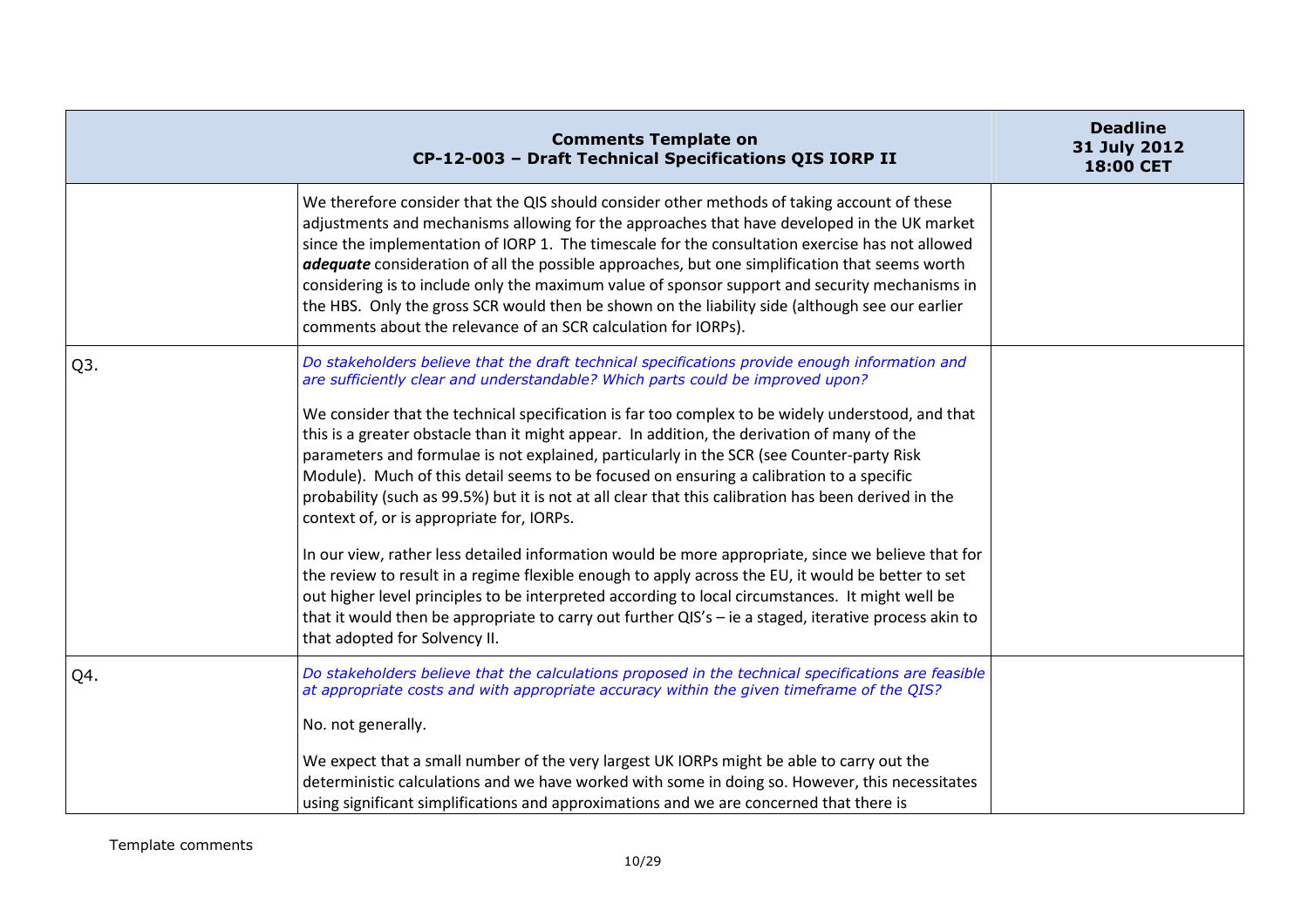|     | <b>Comments Template on</b><br>CP-12-003 - Draft Technical Specifications QIS IORP II                                                                                                                                                                                                                                                                                                                                                                                                                                                                                                                                                                                                                                                                                                                                                                                                                                                                                                                                                                                                                                                                                                                                                                                                                                                                                                                                                                                                                                                                                                                      | <b>Deadline</b><br>31 July 2012<br>18:00 CET |
|-----|------------------------------------------------------------------------------------------------------------------------------------------------------------------------------------------------------------------------------------------------------------------------------------------------------------------------------------------------------------------------------------------------------------------------------------------------------------------------------------------------------------------------------------------------------------------------------------------------------------------------------------------------------------------------------------------------------------------------------------------------------------------------------------------------------------------------------------------------------------------------------------------------------------------------------------------------------------------------------------------------------------------------------------------------------------------------------------------------------------------------------------------------------------------------------------------------------------------------------------------------------------------------------------------------------------------------------------------------------------------------------------------------------------------------------------------------------------------------------------------------------------------------------------------------------------------------------------------------------------|----------------------------------------------|
|     | insufficient time to analyse their impact fully. This could introduce biases into the results of the<br>QIS that could make the results difficult to interpret. In addition, certain elements of the<br>calculations are formulaic with some parameters in the formulae appearing to be arbitrary and/or<br>subjective. There is no certainty that arbitrary elements used for the purpose of the QIS will be<br>carried through to the final regime and so the results of the QIS appear likely to require subjective<br>adjustment before they are appropriate for the purpose of making policy decisions.<br>We are very concerned that the approximate methods that must inevitably be adopted for the<br>QIS risk materially understating both the results and the resources required to provide results<br>under the new regime as implied by the QIS specification. In relation to the SCR, significant<br>resource will be needed to assess this yet, in the UK environment, the presence of the SCR<br>appears to be of little practical benefit.<br>Ultimately, and taking into account the situation of UK IORPs in particular, we question whether<br>the benefits of a new solvency regime justify the huge costs and upheaval that the proposals<br>would undoubtedly entail. We reiterate the point in our response to question 1, that EIOPA<br>should obtain details of the costs involved in developing and implementing Solvency II for<br>insurers, from which they can extrapolate the likely costs if the same regime were applied across<br>the far more numerous IORPs in the EEA. |                                              |
| Q5. | Do stakeholders believe that the draft technical specifications provide enough guidance on how<br>to set up and value the holistic balance sheet as discussed in Chapter 2? If not, which parts<br>could be improved upon and in what way?<br>Our experience with helping insurers understand and implement the requirements of Solvency II<br>suggests that setting up valuation systems to carry out stochastic calculations for discretionary<br>benefits would be a substantial and costly exercise.<br>We also repeat comments made earlier that<br>• we doubt that the guidance is sufficiently detailed to result in consistent interpretations                                                                                                                                                                                                                                                                                                                                                                                                                                                                                                                                                                                                                                                                                                                                                                                                                                                                                                                                                     |                                              |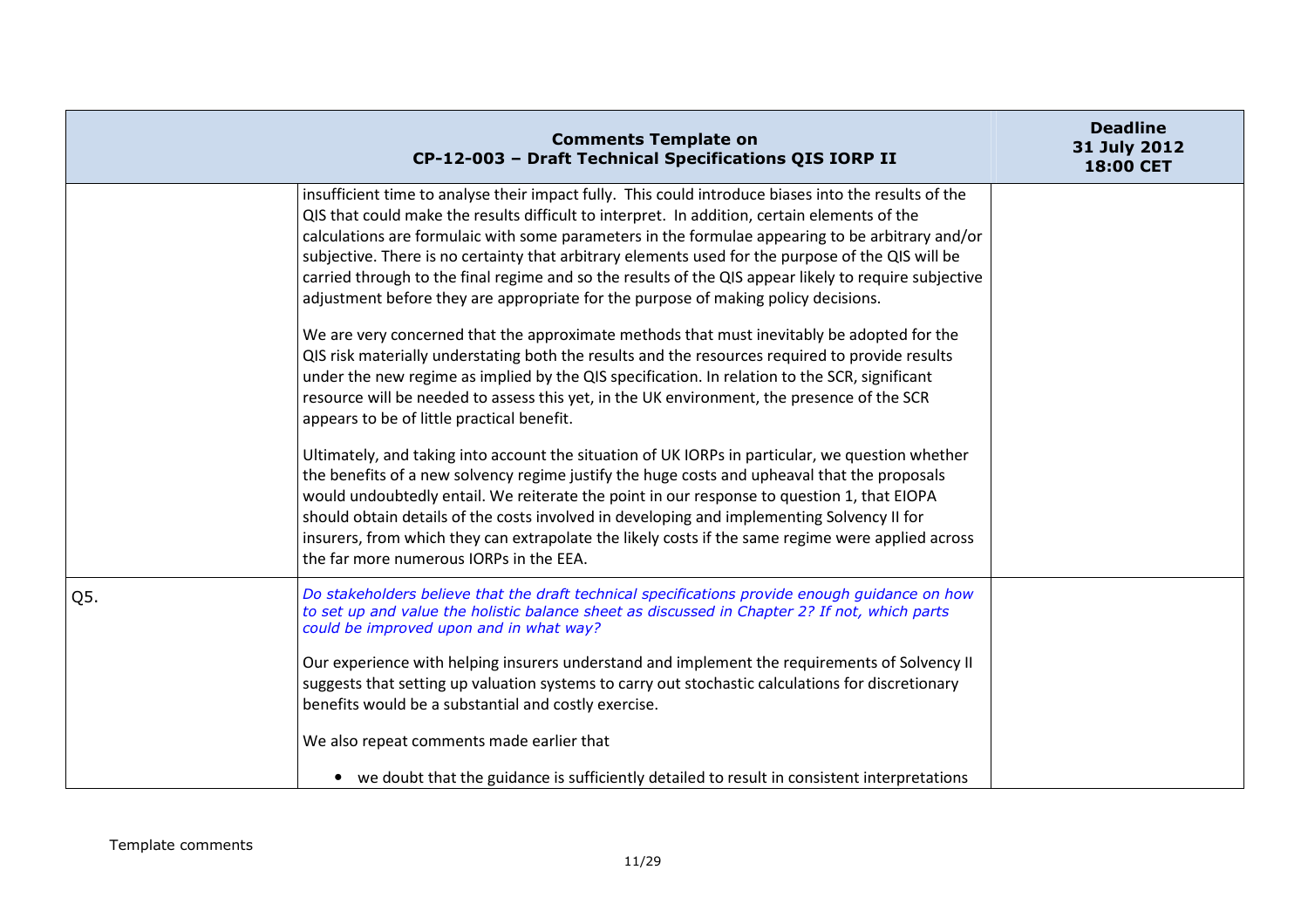|     | <b>Comments Template on</b><br>CP-12-003 - Draft Technical Specifications QIS IORP II                                                                                                                                                                                                                                                                                                                                                                                                                                                                                                                              | <b>Deadline</b><br>31 July 2012<br>18:00 CET |
|-----|--------------------------------------------------------------------------------------------------------------------------------------------------------------------------------------------------------------------------------------------------------------------------------------------------------------------------------------------------------------------------------------------------------------------------------------------------------------------------------------------------------------------------------------------------------------------------------------------------------------------|----------------------------------------------|
|     | between IORPs and between Member States                                                                                                                                                                                                                                                                                                                                                                                                                                                                                                                                                                            |                                              |
|     | a series of increasingly sophisticated, QISs would be a much better approach.<br>$\bullet$                                                                                                                                                                                                                                                                                                                                                                                                                                                                                                                         |                                              |
|     | In HBS 4.12, in our view it should be clarified that 1. applies where the IORP or the sponsor has<br>the possibility to adjust or end the future accrual of benefits, including in circumstances where<br>the IORP is itself terminated.                                                                                                                                                                                                                                                                                                                                                                           |                                              |
|     | In HBS 7.39, the simplified formula appears to be missing.                                                                                                                                                                                                                                                                                                                                                                                                                                                                                                                                                         |                                              |
| Q6. | Given the purpose of the QIS, do stakeholders consider the proposed simplifications for the<br>valuation of the holistic balance sheet (for the risk margin in section 2.5, sponsor support and<br>pension protection schemes in 2.6 and amounts recoverable from insurance in 2.7) adequate?<br>Do you have suggestions for additional simplifications that would be appropriate?                                                                                                                                                                                                                                 |                                              |
|     | The background to the simplification to the Risk Margin calculation is unclear. Adopting a<br>Solvency II approach might suggest a margin based on the duration of the liabilities. That said, we<br>do not favour using a basis akin to Solvency II and consider that EIOPA's options of either having<br>an explicit provision for adverse deviation or no Risk Margin at all to be preferable.                                                                                                                                                                                                                  |                                              |
|     | We question whether the 'stochastic simplification' of the valuation of sponsor support is<br>stochastic at all, as the text provides a closed formula solution. We would also want to consider<br>whether the proposed simplifications could go further, as the formulae appear complex yet are<br>based on rather arbitrary assumptions. Some significant testing is needed to see whether<br>appropriate simplifications can be made in order to avoid spurious accuracy.                                                                                                                                       |                                              |
|     | The distinction between the actual value of sponsor support and the maximum value of sponsor<br>support seems artificial. One outcome is that, because the actual value of sponsor support (and<br>pension protection schemes) is limited to the shortfall in the IORP relative to Level A technical<br>provisions (plus risk margin), the HBS is very unlikely to balance. Furthermore, in the simplified<br>approach to valuing sponsor support in HBS 6.50 and HBS 6.51, there is an inconsistency in the<br>discount rates used to determine the cash flows $CFt$ (which uses the risk-free rate at duration d |                                              |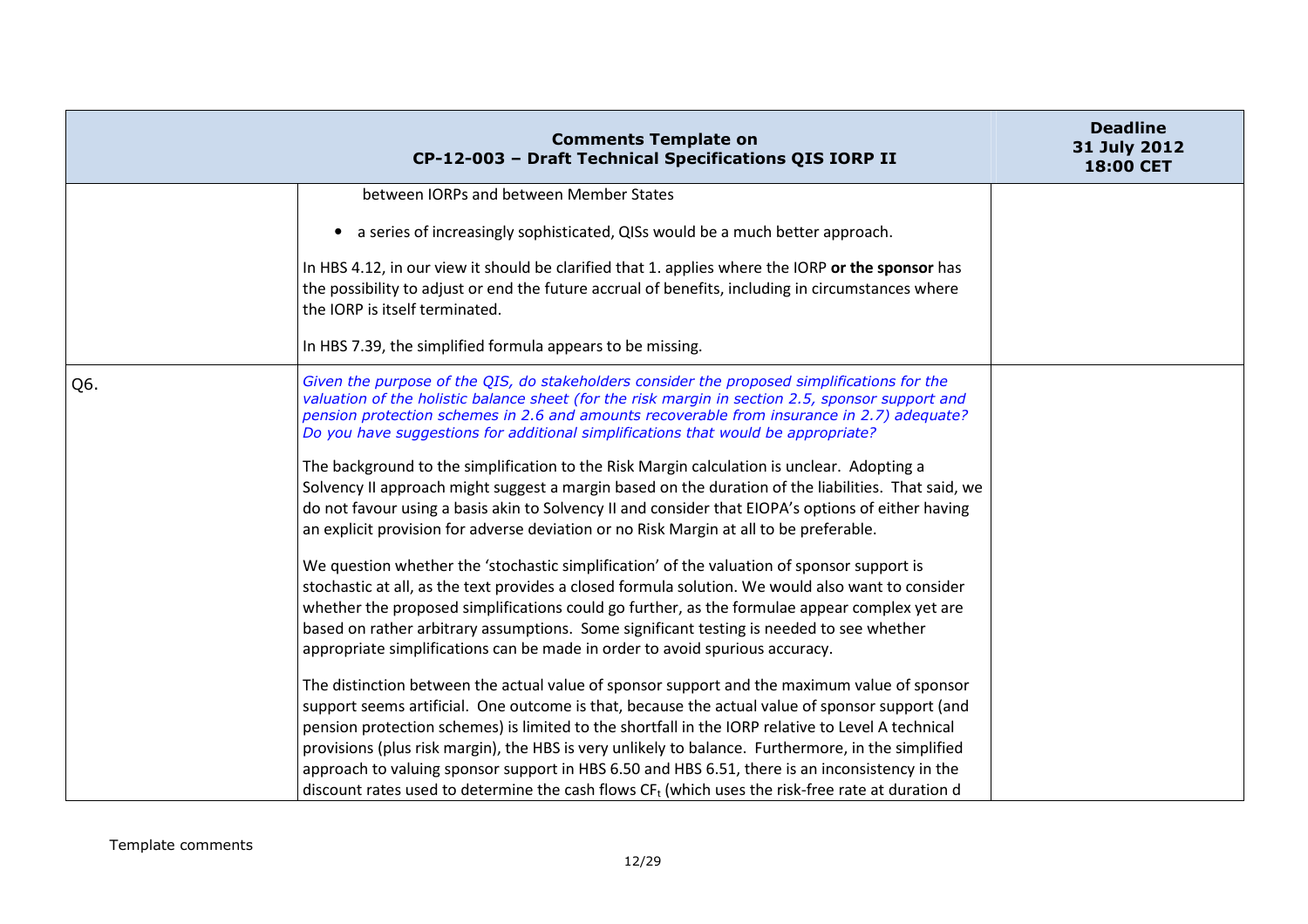|     | <b>Comments Template on</b><br>CP-12-003 - Draft Technical Specifications QIS IORP II                                                                                                                                                                                                                                                                                                                                                                                                                                                                                           | <b>Deadline</b><br>31 July 2012<br><b>18:00 CET</b> |
|-----|---------------------------------------------------------------------------------------------------------------------------------------------------------------------------------------------------------------------------------------------------------------------------------------------------------------------------------------------------------------------------------------------------------------------------------------------------------------------------------------------------------------------------------------------------------------------------------|-----------------------------------------------------|
|     | only) and then to discount these cash flows to arrive at $SS_{CF}$ (which use risk-free rates for each<br>year up to duration d). This inconsistency means that, even if the default probability were zero,<br>the value of sponsor support would not be equal to the shortfall.                                                                                                                                                                                                                                                                                                |                                                     |
|     | In HBS.6.36, the definition of $ECt$ needs clarifying. In particular, we believe that the reference to<br>discounting in (i) and (ii) is inappropriate because the formula in HBS.6.39 includes a discounting<br>factor explicitly.                                                                                                                                                                                                                                                                                                                                             |                                                     |
|     | Also in HBS.6.36, the reference to "duration of d" in the definition of it should be to "duration of<br>$t''$ .                                                                                                                                                                                                                                                                                                                                                                                                                                                                 |                                                     |
|     | It should be clarified whether, in HBS.6.42 and HBS.6.48, TP is intended to include the risk margin.<br>We believe this is implied by the draft technical provisions, but it should be confirmed explicitly so<br>as to remove any scope for differing interpretations.                                                                                                                                                                                                                                                                                                         |                                                     |
| Q7. | The best estimate of technical provisions should be based on the most recent mortality tables<br>including the future trend in mortality rates (Section 2.4). Do stakeholders believe that IORPs<br>will be able to take into account this trend in mortality rates? Can you explain?                                                                                                                                                                                                                                                                                           |                                                     |
|     | We consider the reference to the most recent tables to be ambiguous. If it is intended that<br>"recent tables" refers to the most recent calibration of the IORP to standard tables, we are happy<br>to support this principle. If, by contrast, it is intended to require IORPs to calibrate their mortality<br>only by reference to the most recently published standard tables, we would consider this a<br>retrograde step. IORPs should be permitted to use the standard tables that best fit their<br>demographic profile even if that means calibrating to older tables. |                                                     |
|     | We consider "future trend" to be an unsatisfactory term, and in the context of HBS 4.2 note that<br>no recently published mortality tables in the UK include a future trend. However we would<br>support the principle of using mortality tables that included a "best estimate" projection of future<br>mortality improvements.                                                                                                                                                                                                                                                |                                                     |
|     | In our view the longevity 'shock' proposed is too crude in that a permanent 20% decrease in                                                                                                                                                                                                                                                                                                                                                                                                                                                                                     |                                                     |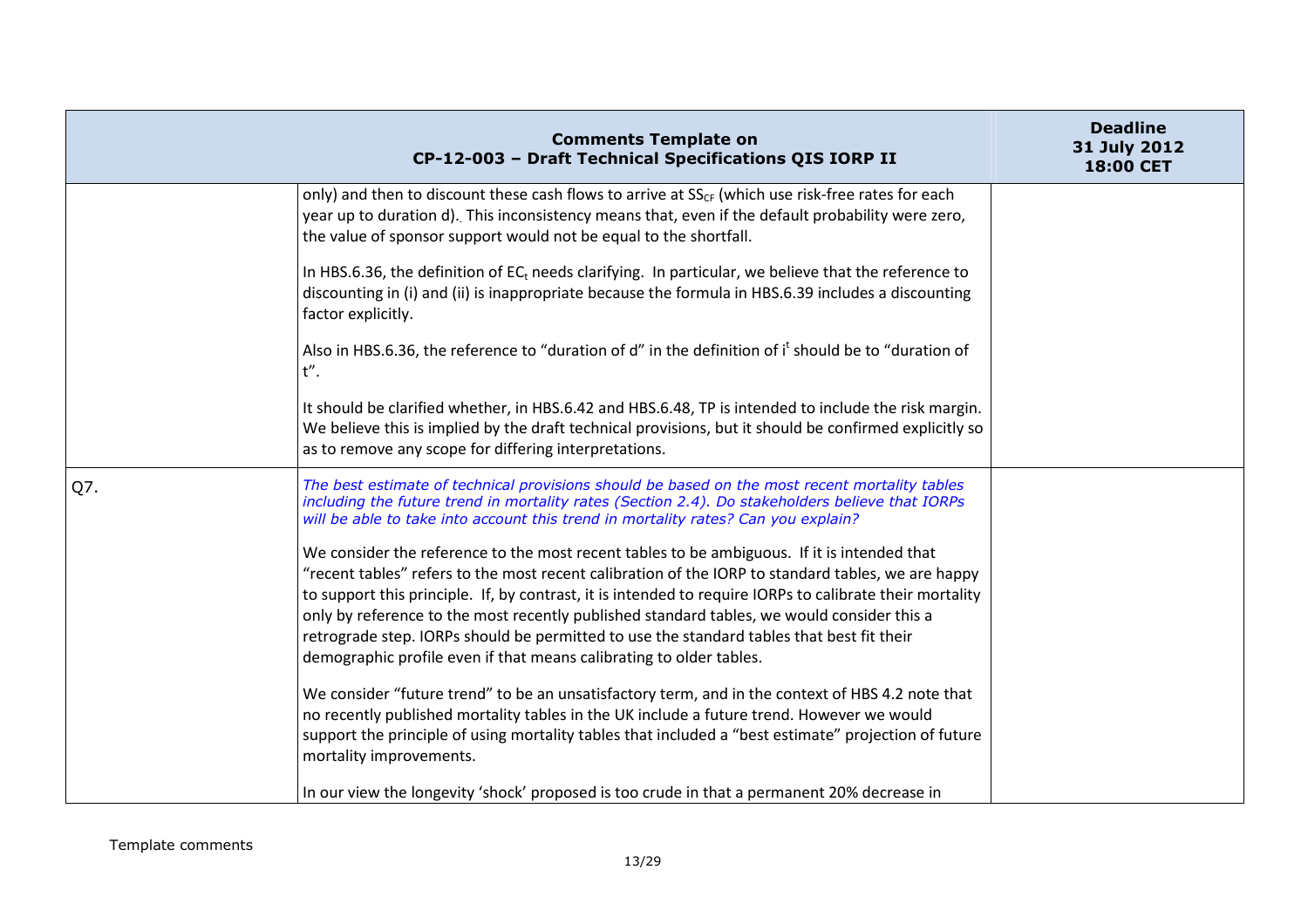|     | <b>Comments Template on</b><br>CP-12-003 - Draft Technical Specifications QIS IORP II                                                                                                                                                                                                                                                                                                                                                                                                                                                                                                                                                                                                                                                                                                                                                                                                                                                                                                                                                                                                                                                                                                                                                                                                                                           | <b>Deadline</b><br>31 July 2012<br>18:00 CET |
|-----|---------------------------------------------------------------------------------------------------------------------------------------------------------------------------------------------------------------------------------------------------------------------------------------------------------------------------------------------------------------------------------------------------------------------------------------------------------------------------------------------------------------------------------------------------------------------------------------------------------------------------------------------------------------------------------------------------------------------------------------------------------------------------------------------------------------------------------------------------------------------------------------------------------------------------------------------------------------------------------------------------------------------------------------------------------------------------------------------------------------------------------------------------------------------------------------------------------------------------------------------------------------------------------------------------------------------------------|----------------------------------------------|
|     | mortality rates is a poor approximation to a 1 in 200 shock. A more realistic approach would<br>include decreases in mortality rates that vary by age.                                                                                                                                                                                                                                                                                                                                                                                                                                                                                                                                                                                                                                                                                                                                                                                                                                                                                                                                                                                                                                                                                                                                                                          |                                              |
| Q8. | Is it clear enough from the technical specifications what cash flows should be taken into account<br>in the calculation of the best estimate (e.g. in relation to benefits (unconditional, pure<br>conditional, pure discretionary, mixed), contributions, expenses, etc.) and how the projection of<br>these cash flows should be made (Section 2.4)?<br>The principles appear clear, but we reiterate our concerns that different IORPs and different<br>Member States may interpret what constitute unconditional, conditional, discretionary and mixed<br>benefits differently. Using a stochastic approach could be onerous; as could unbundling liabilities<br>into the different categories (discretionary, unconditional etc) and doing separate SCR<br>calculations for each category.                                                                                                                                                                                                                                                                                                                                                                                                                                                                                                                                 |                                              |
| Q9. | EIOPA is considering to take into account in the QIS the possibility in some member states to<br>reduce benefits in case of sponsor default (for example, when a pension protection scheme does<br>not guarantee the full level of benefits) in the valuation of the best estimate of technical<br>provisions (see Reduction of benefits in case of sponsor default in Section 2.4 and Pension<br>protection schemes in Section 2.6). Do stakeholders agree and, if yes, should it only apply in<br>case of sponsor support backed up by a pension protection scheme or to sponsor support in<br>general?<br>In terms of the best estimate of technical provisions, we think this should depend on the extent of<br>(and evidence for) the contractual agreement between IORPs and their members regarding the<br>circumstances in which benefits might be reduced. In general, where benefit reductions in the<br>case of sponsor default only occur as a practical reality then we see no justification for making an<br>allowance for such reductions in the best estimate calculation. On the contrary, one of the<br>purposes of the solvency regime is to minimise the circumstances in which benefits need to be cut<br>back due to default of the sponsor and this would be frustrated if the technical provisions made |                                              |
|     | allowance for benefit reductions in the event of sponsor default.<br>Having said this, we believe that there is a strong case for removing the requirement for<br>additional capital in respect of sponsor support in the counter-party default risk module where                                                                                                                                                                                                                                                                                                                                                                                                                                                                                                                                                                                                                                                                                                                                                                                                                                                                                                                                                                                                                                                               |                                              |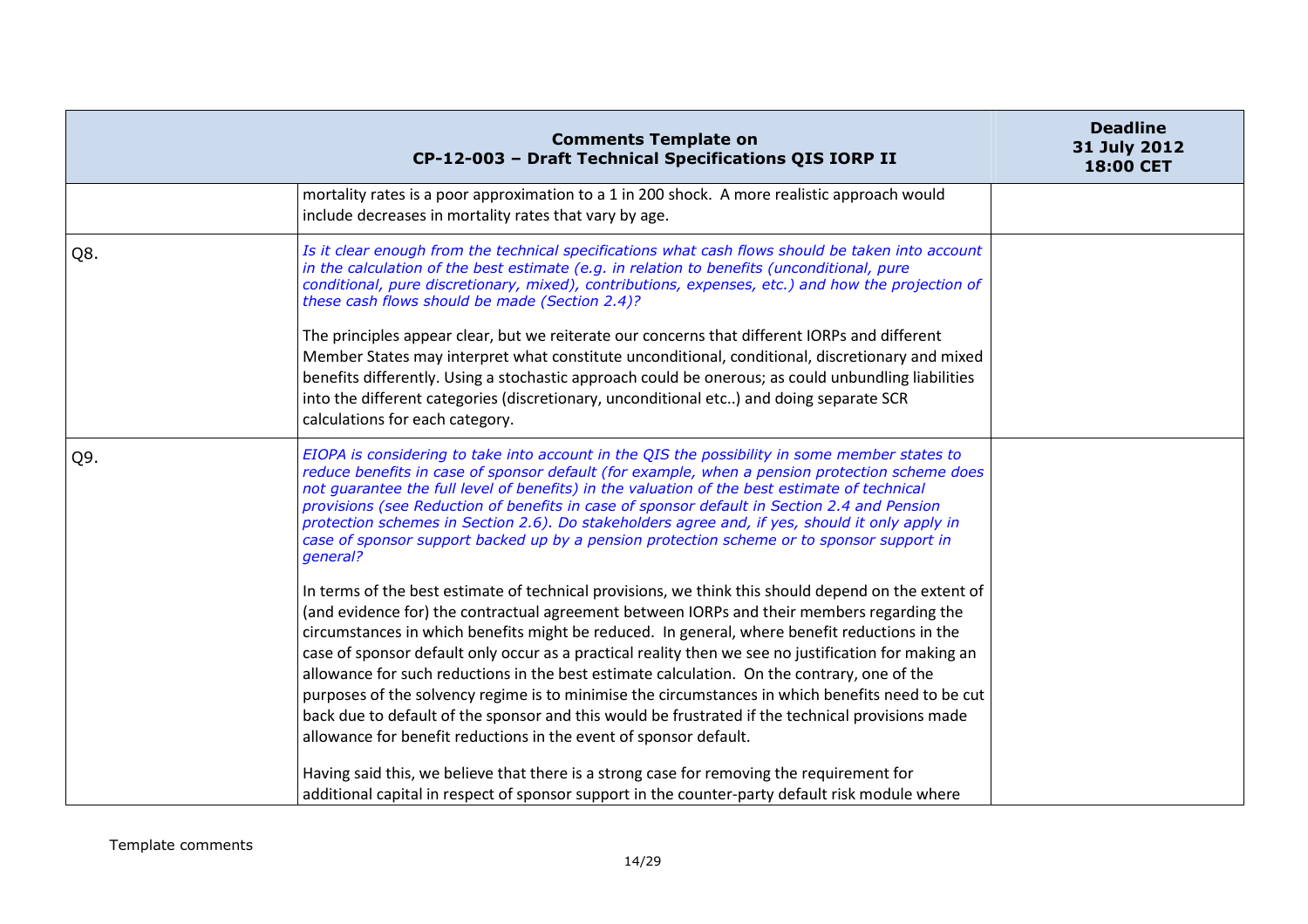|      | <b>Comments Template on</b><br>CP-12-003 - Draft Technical Specifications QIS IORP II                                                                                                                                                                                                                                                                                                                                                                                                                                                                                                                                                                   | <b>Deadline</b><br>31 July 2012<br><b>18:00 CET</b> |
|------|---------------------------------------------------------------------------------------------------------------------------------------------------------------------------------------------------------------------------------------------------------------------------------------------------------------------------------------------------------------------------------------------------------------------------------------------------------------------------------------------------------------------------------------------------------------------------------------------------------------------------------------------------------|-----------------------------------------------------|
|      | benefit reductions are possible in the event of sponsor default, or where there is a pension<br>protection scheme in place.                                                                                                                                                                                                                                                                                                                                                                                                                                                                                                                             |                                                     |
|      | We also believe that the capital requirement in respect of sponsor support in the counter-party<br>default risk module needs to be re-examined as we are concerned that there could be an element<br>of double-counting.                                                                                                                                                                                                                                                                                                                                                                                                                                |                                                     |
| Q10. | The technical specifications propose that security mechanisms should be valued on a market<br>consistent basis, i.e. by calculating the probability-weighted average of (discounted) expected<br>payments from the sponsor and the pension protection scheme (Section 2.6). Do stakeholders<br>agree with the principles for the valuation of sponsor support and pension protection schemes?<br>If not, what alternatives would you propose?                                                                                                                                                                                                           |                                                     |
|      | Our concerns raised earlier remain: a number of the central parameters provided seem arbitrary<br>(perhaps by necessity) and that this is likely to compromise the objective of market consistency.<br>In addition, there is room for very different interpretations of the parameters, such as the<br>expected future profits, which seems to be inconsistent with the principle of market consistency.<br>We also reiterate the point that the complexity of the arrangements and corporate inter-<br>relationships through which sponsor support is provided to IORPs militate against a formulaic<br>approach to the assessment of sponsor support. |                                                     |
|      | We consider that EIOPA should look at other options for taking account of sponsor support and<br>pension protection schemes, focusing on an assessment of the maximum value of these items<br>that could be applied to the IORP. Please see the proposal Towers Watson in our letter to<br>Commissioner Barnier on 11 June 2012 put forward in this context.                                                                                                                                                                                                                                                                                            |                                                     |
| Q11. | Do stakeholders have suggestions for the parameters-_ such as the probability of default and<br>the recovery rate in the event of default - used in the valuation of sponsor support and pension<br>protection schemes (Section 2.6)?                                                                                                                                                                                                                                                                                                                                                                                                                   |                                                     |
|      | We understand that the ECON has recently advised in its statement of 19 June 2012 that "no EU law would                                                                                                                                                                                                                                                                                                                                                                                                                                                                                                                                                 |                                                     |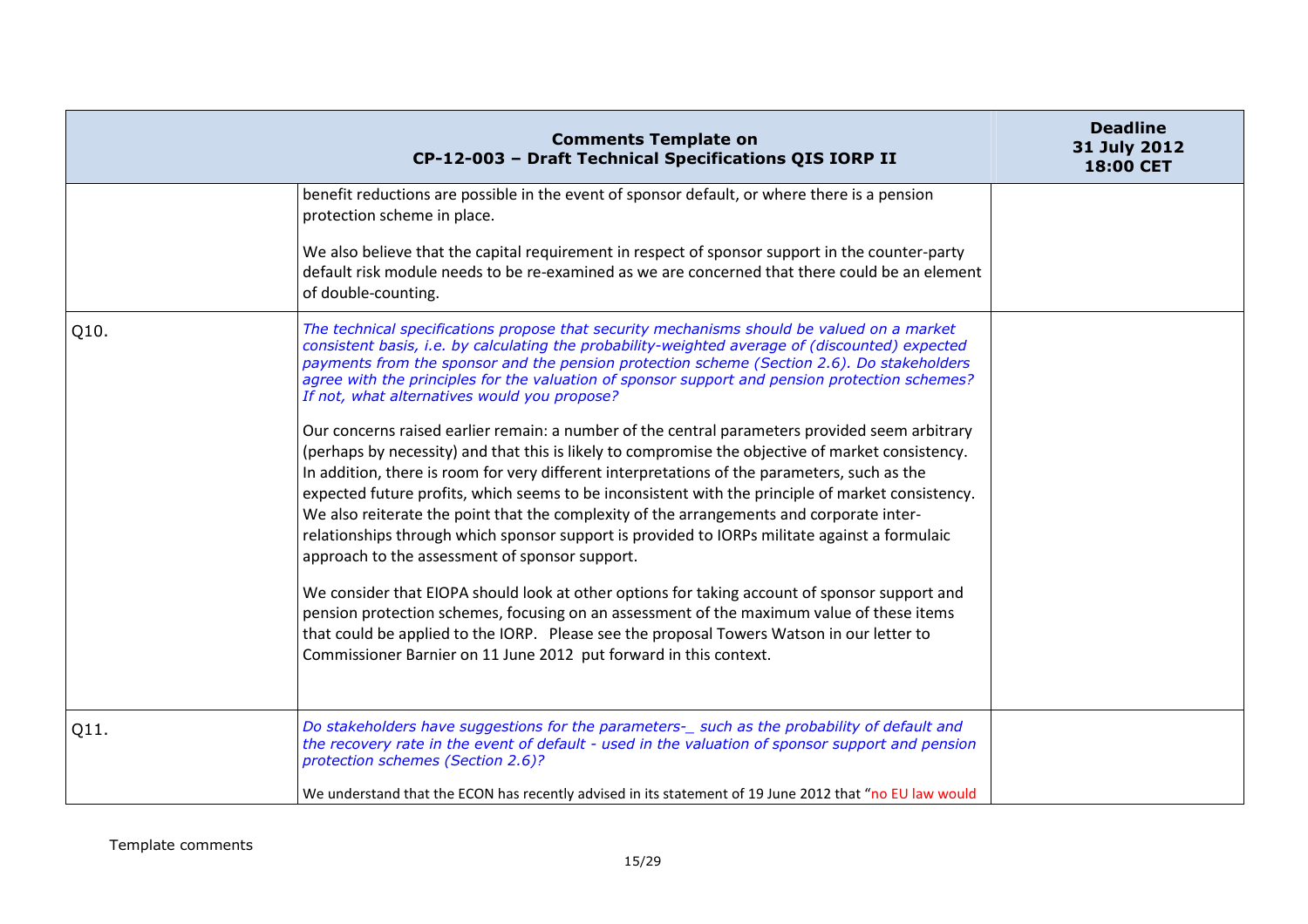|      | <b>Comments Template on</b><br>CP-12-003 - Draft Technical Specifications QIS IORP II                                                                                                                                                                                                                                                                                                                                                                                                                                                                                                                                                                                                                                                                                                                                                                                                                                                                       | <b>Deadline</b><br>31 July 2012<br><b>18:00 CET</b> |
|------|-------------------------------------------------------------------------------------------------------------------------------------------------------------------------------------------------------------------------------------------------------------------------------------------------------------------------------------------------------------------------------------------------------------------------------------------------------------------------------------------------------------------------------------------------------------------------------------------------------------------------------------------------------------------------------------------------------------------------------------------------------------------------------------------------------------------------------------------------------------------------------------------------------------------------------------------------------------|-----------------------------------------------------|
|      | be permitted to refer to credit rating for regulatory purposes, and regulated financial institutions would not<br>be permitted to sell assets automatically in the event of a downgrade" - so it seems likely that EIOPA will<br>need to amend this aspect of its advice.                                                                                                                                                                                                                                                                                                                                                                                                                                                                                                                                                                                                                                                                                   |                                                     |
|      | From a purely technical view, there may be different ratings given to a sponsor by different rating agencies.<br>In particular, there may be some rating agencies whose ratings of the sponsor are out-dated or non-<br>existent. Furthermore, credit ratings are not necessarily a reliable guide to the probability of default on a<br>sponsor's pension obligations.                                                                                                                                                                                                                                                                                                                                                                                                                                                                                                                                                                                     |                                                     |
|      | The issue discussed in response to question 2 above, regarding treatment of sponsors within a group of<br>associated undertakings and with links to cross-border and non-EEA entities, also applies here. It seems<br>reasonable when assessing the strength of sponsor support to consider the position in the event that that<br>sponsor becomes insolvent. However, it is evident that a lot more thought is needed as to how to go about<br>this - on the basis that use of credit ratings is inappropriate. Looking at the issue of groups of undertakings<br>and cross-jurisdictional issues, it is evident that to take this into account in a formulaic but fair way will be<br>complex and hence both time-consuming and expensive . For example, past experience suggests that the<br>value of sponsor support can alter significantly over relatively short timescales and due to factors that may<br>not be quantifiable until after the event. |                                                     |
|      | We believe that the above points are grounds for considering alternative approaches, and we draw EIOPA's<br>attention once again to Towers Watson's letter of 11 <sup>th</sup> June 2012 to Commissioner Barnier.                                                                                                                                                                                                                                                                                                                                                                                                                                                                                                                                                                                                                                                                                                                                           |                                                     |
| Q12. | Do stakeholders agree with the methodology set out to value the maximum value of sponsor<br>support (Section 2.6)? Do stakeholders have suggestions for the parameters used in valuing the<br>maximum amount of sponsor support? In particular, with regard to the proportions of future<br>profits / EBTDA and the time period of the calculations.                                                                                                                                                                                                                                                                                                                                                                                                                                                                                                                                                                                                        |                                                     |
|      | Our responses to questions 10 and 11 apply here (repeated at the end of this section). We<br>believe that EIOPA should consider alternative approaches to the assessment of sponsor support<br>and pension protection schemes. As identified above, however, we believe that developing a<br>quantitative methodology that caters for all circumstances is considerably more complicated than<br>the consultation document implies. We would be happy to work with EIOPA and others to identify<br>suitable alternative approaches but more time will be required than the consultation allows.                                                                                                                                                                                                                                                                                                                                                             |                                                     |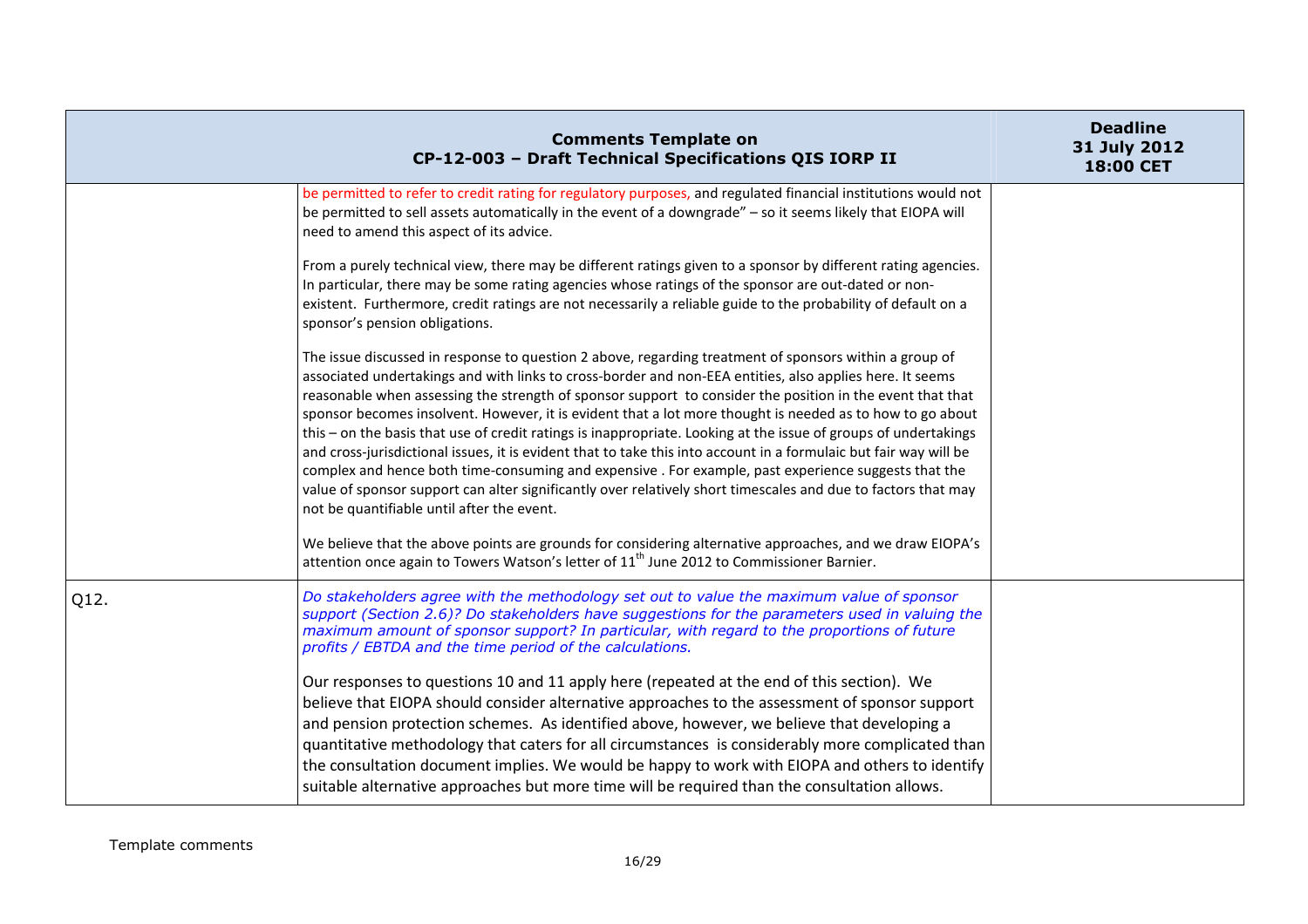| <b>Comments Template on</b><br>CP-12-003 - Draft Technical Specifications QIS IORP II                                                                                                                                                                                                                                                                                                                                                                                                                                                                                                                                                                                                                                                                     | <b>Deadline</b><br>31 July 2012<br>18:00 CET |
|-----------------------------------------------------------------------------------------------------------------------------------------------------------------------------------------------------------------------------------------------------------------------------------------------------------------------------------------------------------------------------------------------------------------------------------------------------------------------------------------------------------------------------------------------------------------------------------------------------------------------------------------------------------------------------------------------------------------------------------------------------------|----------------------------------------------|
| On a specific aspect, we do not understand why the parameter for the proportion of shareholder<br>funds available for the IORP should be limited to 50% in determining the maximum value of<br>sponsor support. Furthermore, it is unclear whether the maximum value of sponsor support is<br>intended to change in stress scenarios, for example under the interest rate risk sub-module of the<br>SCR. If so, then the implication is that the maximum value of sponsor support will increase with a<br>downward shock in interest rates. We would question whether this is appropriate. We believe<br>that the maximum value of sponsor support is more likely to be equity-like than bond-like (as the<br>current proposal implies) in its behaviour. |                                              |
| Answer given to question 10:                                                                                                                                                                                                                                                                                                                                                                                                                                                                                                                                                                                                                                                                                                                              |                                              |
| Our concerns raised earlier remain: a number of the central parameters provided seem arbitrary<br>(perhaps by necessity) and that this is likely to compromise the objective of market consistency.<br>In addition, there is room for very different interpretations of the parameters, such as the<br>expected future profits, which seems to be inconsistent with the principle of market consistency.<br>We also reiterate the point that the complexity of the arrangements and corporate inter-<br>relationships through which sponsor support is provided to IORPs militate against a formulaic<br>approach to the assessment of sponsor support.                                                                                                   |                                              |
| We consider that EIOPA should look at other options for taking account of sponsor support and<br>pension protection schemes, focusing on an assessment of the maximum value of these items<br>that could be applied to the IORP. Please see the proposal Towers Watson in our letter to<br>Commissioner Barnier on 11 June 2012 put forward in this context.                                                                                                                                                                                                                                                                                                                                                                                              |                                              |
| Answer given to question 11:                                                                                                                                                                                                                                                                                                                                                                                                                                                                                                                                                                                                                                                                                                                              |                                              |
| We understand that the ECON has recently advised in its statement of 19 June 2012 that "no EU<br>law would be permitted to refer to credit rating for regulatory purposes, and regulated financial<br>institutions would not be permitted to sell assets automatically in the event of a downgrade" - so<br>it seems likely that EIOPA will need to amend this aspect of its advice.                                                                                                                                                                                                                                                                                                                                                                      |                                              |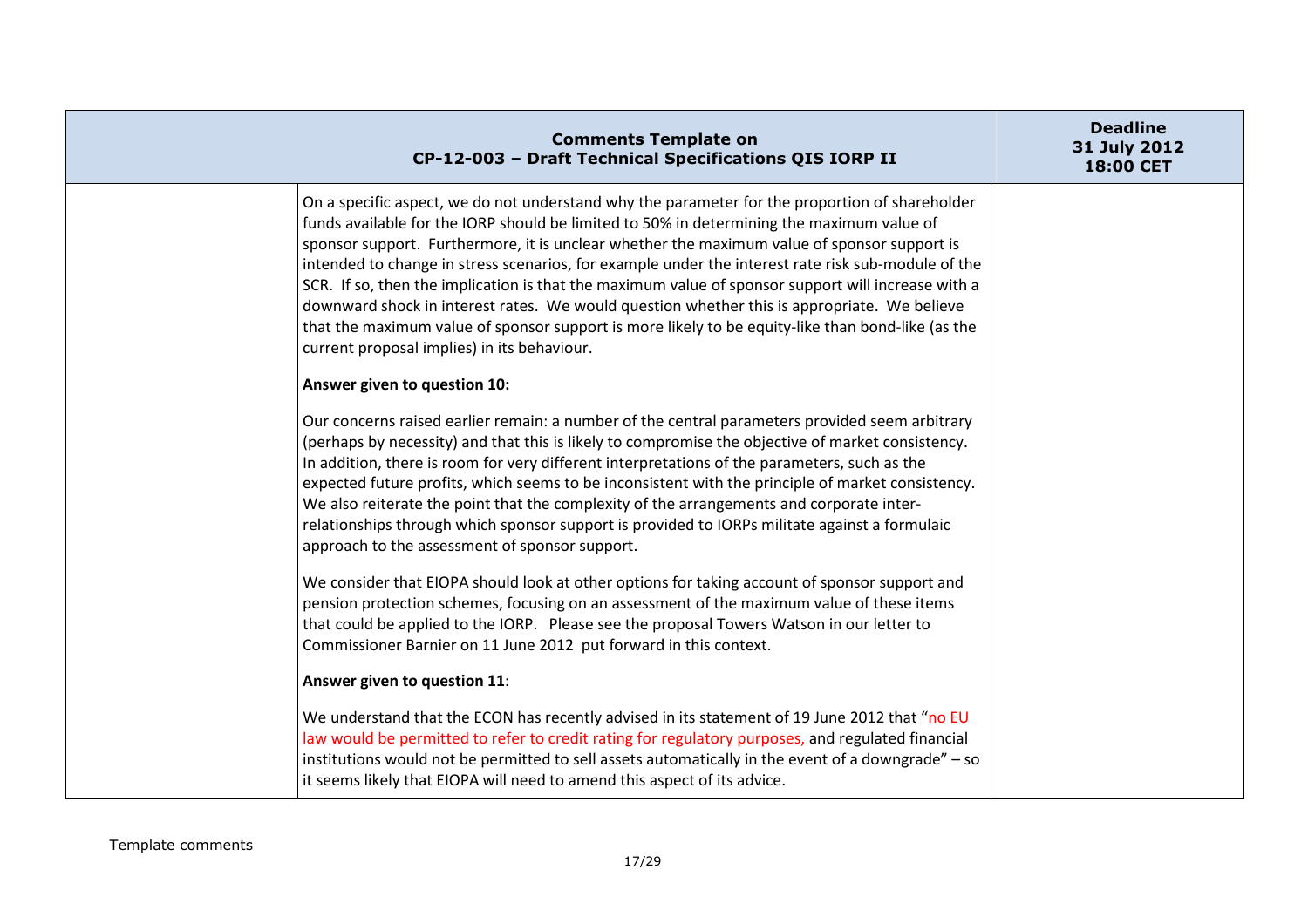|      | <b>Comments Template on</b><br>CP-12-003 - Draft Technical Specifications QIS IORP II                                                                                                                                                                                                                                                                                                                                                                                                                                                                                                                                                                                                                                                                                                                                                                                                                                                                                                                                                                                                                                                                                                                                                                                                                                                                                                                                                                                                                                                                            | <b>Deadline</b><br>31 July 2012<br>18:00 CET |
|------|------------------------------------------------------------------------------------------------------------------------------------------------------------------------------------------------------------------------------------------------------------------------------------------------------------------------------------------------------------------------------------------------------------------------------------------------------------------------------------------------------------------------------------------------------------------------------------------------------------------------------------------------------------------------------------------------------------------------------------------------------------------------------------------------------------------------------------------------------------------------------------------------------------------------------------------------------------------------------------------------------------------------------------------------------------------------------------------------------------------------------------------------------------------------------------------------------------------------------------------------------------------------------------------------------------------------------------------------------------------------------------------------------------------------------------------------------------------------------------------------------------------------------------------------------------------|----------------------------------------------|
|      | From a purely technical view, there may be different ratings given to a sponsor by different rating<br>agencies. In particular, there may be some rating agencies whose ratings of the sponsor are out-<br>dated or non-existent. Furthermore, credit ratings are not necessarily a reliable guide to the<br>probability of default on a sponsor's pension obligations.<br>The issue discussed in response to question 2 above, regarding treatment of sponsors within a<br>group of associated undertakings and with links to cross-border and non-EEA entities, also applies<br>here. It seems reasonable when assessing the strength of sponsor support to consider the<br>position in the event that that sponsor becomes insolvent. However, it is evident that a lot more<br>thought is needed as to how to go about this - on the basis that use of credit ratings is<br>inappropriate. Looking at the issue of groups of undertakings and cross-jurisdictional issues, it is<br>evident that to take this into account in a formulaic but fair way will be complex and hence both<br>time-consuming and expensive. For example, past experience suggests that the value of sponsor<br>support can alter significantly over relatively short timescales and due to factors that may not be<br>quantifiable until after the event.<br>We believe that the above points are grounds for considering alternative approaches, and we<br>draw EIOPA's attention once again to Towers Watson's letter of 11 <sup>th</sup> June 2012 to Commissioner<br>Barnier. |                                              |
| Q13. | The draft technical specifications propose performing an upward shift in the basic risk-free<br>interest rate curve to approximate the so-called counter cyclical premium or to allow IORPs -<br>under conditions - to apply the so- called matching premium (Section 2.8). Do stakeholders<br>agree with this approach to take into account the long-term nature of pension liabilities?<br>We consider that EIOPA should assess all the options for taking into account the long-term nature<br>of pension liabilities. We would be happy to work with EIOPA to identify these but more time will<br>be required than the consultation allows.                                                                                                                                                                                                                                                                                                                                                                                                                                                                                                                                                                                                                                                                                                                                                                                                                                                                                                                 |                                              |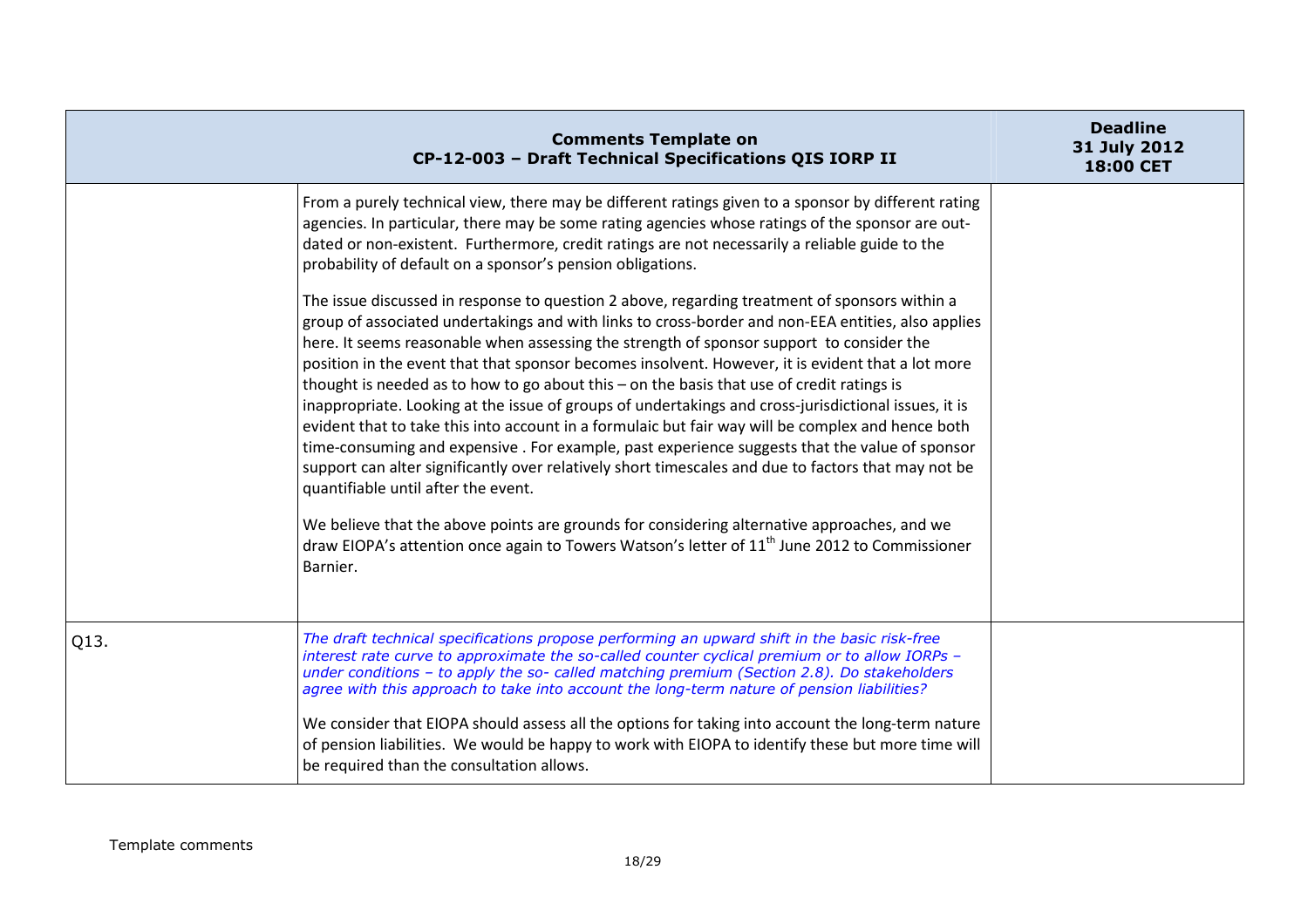|      | <b>Comments Template on</b><br>CP-12-003 - Draft Technical Specifications QIS IORP II                                                                                                                                                                                                                                                                                                                                                                                                                                                                                                                                                                                                                                                                                   | <b>Deadline</b><br>31 July 2012<br>18:00 CET |
|------|-------------------------------------------------------------------------------------------------------------------------------------------------------------------------------------------------------------------------------------------------------------------------------------------------------------------------------------------------------------------------------------------------------------------------------------------------------------------------------------------------------------------------------------------------------------------------------------------------------------------------------------------------------------------------------------------------------------------------------------------------------------------------|----------------------------------------------|
|      | However, our immediate observations are:                                                                                                                                                                                                                                                                                                                                                                                                                                                                                                                                                                                                                                                                                                                                |                                              |
|      | <b>Counter-cyclical premium</b>                                                                                                                                                                                                                                                                                                                                                                                                                                                                                                                                                                                                                                                                                                                                         |                                              |
|      | The proposal/option seems to suggest a uniform adjustment (50bp) across all Member States. We<br>wonder whether this should vary from Member State to Member State to take account of<br>different yields on Member States' sovereign bonds.                                                                                                                                                                                                                                                                                                                                                                                                                                                                                                                            |                                              |
|      | <b>Matching premium</b>                                                                                                                                                                                                                                                                                                                                                                                                                                                                                                                                                                                                                                                                                                                                                 |                                              |
|      | We are disappointed that the draft QIS specifications have been imported from Solvency II with<br>minimal adjustment. We note from paragraph I.5.6 that EIOPA will update them as Solvency II<br>evolves but our particular concern is that the circumstances in which a matching premium may be<br>used will be more onerous for IORPs to meet than insurers, so that a level playing field will not be<br>created                                                                                                                                                                                                                                                                                                                                                     |                                              |
| Q14. | Do stakeholders agree that the proposed way to derive the level B discount rate adequately<br>reflect the expected return on assets of IORPs (Section 2.8)? If not, what alternative would you<br>propose?                                                                                                                                                                                                                                                                                                                                                                                                                                                                                                                                                              |                                              |
|      | We commend the principle of including this approach for determining the discount rate. Indeed<br>we think this component of the technical specification is strangely short on detail relative to other<br>sections and would very much like to see it developed so that it can become the primary method<br>for determining the technical provisions. By doing so, IORPs will be encouraged to continue to<br>develop a more diversified investment strategy, thereby reducing systemic risk in investment<br>markets. We consider that IORPs are well placed to be able to invest in assets that support<br>economic growth, business investment and jobs (including infra-structure projects and European<br>'project bonds'), in line with the 2020 Growth Strategy. |                                              |
|      | We would suggest that the proposed approach to derive the level B discount rates should be<br>refined to take account of the range of investment strategies available to IORPs.                                                                                                                                                                                                                                                                                                                                                                                                                                                                                                                                                                                         |                                              |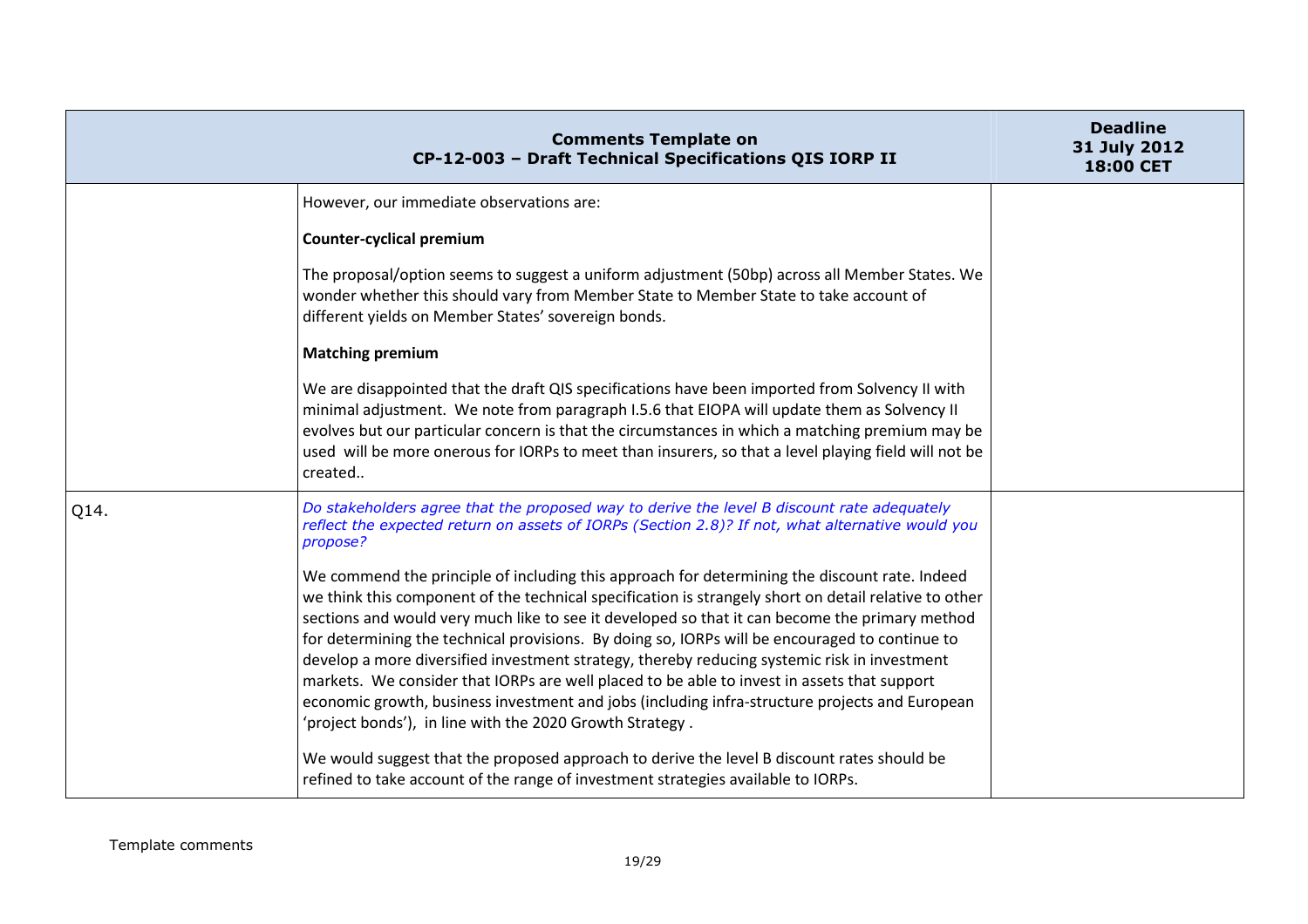|      | <b>Comments Template on</b><br>CP-12-003 - Draft Technical Specifications QIS IORP II                                                                                                                                                                                                                                                                                                                                                                                                                                                                                                                                                                                                                                                                                                                                                                       | <b>Deadline</b><br>31 July 2012<br>18:00 CET |
|------|-------------------------------------------------------------------------------------------------------------------------------------------------------------------------------------------------------------------------------------------------------------------------------------------------------------------------------------------------------------------------------------------------------------------------------------------------------------------------------------------------------------------------------------------------------------------------------------------------------------------------------------------------------------------------------------------------------------------------------------------------------------------------------------------------------------------------------------------------------------|----------------------------------------------|
|      | When considering these two aspects, we believe that the technical, market-consistent approach<br>upon which the EIOPA (and ultimately Commission) proposals are founded, are anti-growth, anti-<br>investment and anti-jobs. The interaction of the calculation of sponsor support and the SCR will<br>militate in favour of investment in sovereign debt rather than the growth-fuelling asset classes<br>such as equities and infrastructure. We consider that this would be undesirable, increasing<br>systemic risk. Moreover, it discourages employers from providing supplementary (Pillar II)<br>occupational pension arrangements that are anything other than 'pure DC'. This, in turn, places<br>greater reliance on Member States' Pillar I arrangements, which are already recognised as placing<br>an unacceptable burden on national budgets. |                                              |
| Q15. | Do stakeholders agree that the draft technical specifications specify a fixed yearly percentage<br>of respectively 2% and 3% for the expected inflation rate and salary growth? Or should IORPs<br>also be allowed to expected inflation implied by financial markets? Could you explain?                                                                                                                                                                                                                                                                                                                                                                                                                                                                                                                                                                   |                                              |
|      | The fixing of these variables is in stark contrast to the highly-detailed approach adopted in other<br>areas of the specification in the name of achieving market consistency. We note that EIOPA is<br>"considering including an inflation risk module" and this appears to us to be necessary if IORPs are<br>to be required to set their inflation assumption in a market-consistent way.                                                                                                                                                                                                                                                                                                                                                                                                                                                                |                                              |
|      | In doing so, it needs to be clear what inflation linkage is under consideration. UK IORPs typically<br>apply inflationary adjustments based on two different inflation measures, RPI and CPI. In<br>addition, further changes under consideration could result in a third (or more) inflation measures.<br>The assumptions adopted should, as far as possible, be market-consistent relative to the inflation<br>measure used. It would not be appropriate to use the same assumption for CPI and RPI.                                                                                                                                                                                                                                                                                                                                                      |                                              |
|      | We are also strongly of the view that salary growth should only be allowed for to the extent that<br>future salary-linkage is guaranteed (and cannot be limited or terminated by the IORP or sponsor).                                                                                                                                                                                                                                                                                                                                                                                                                                                                                                                                                                                                                                                      |                                              |
| Q16. | Do stakeholders believe that the description of the SCR in Chapter 3 is sufficiently clear and<br>understandable to enable participants in the QIS to perform the necessary calculations?                                                                                                                                                                                                                                                                                                                                                                                                                                                                                                                                                                                                                                                                   |                                              |
|      | It should not be inferred from the <i>technical</i> points that we make about the SCR that we support                                                                                                                                                                                                                                                                                                                                                                                                                                                                                                                                                                                                                                                                                                                                                       |                                              |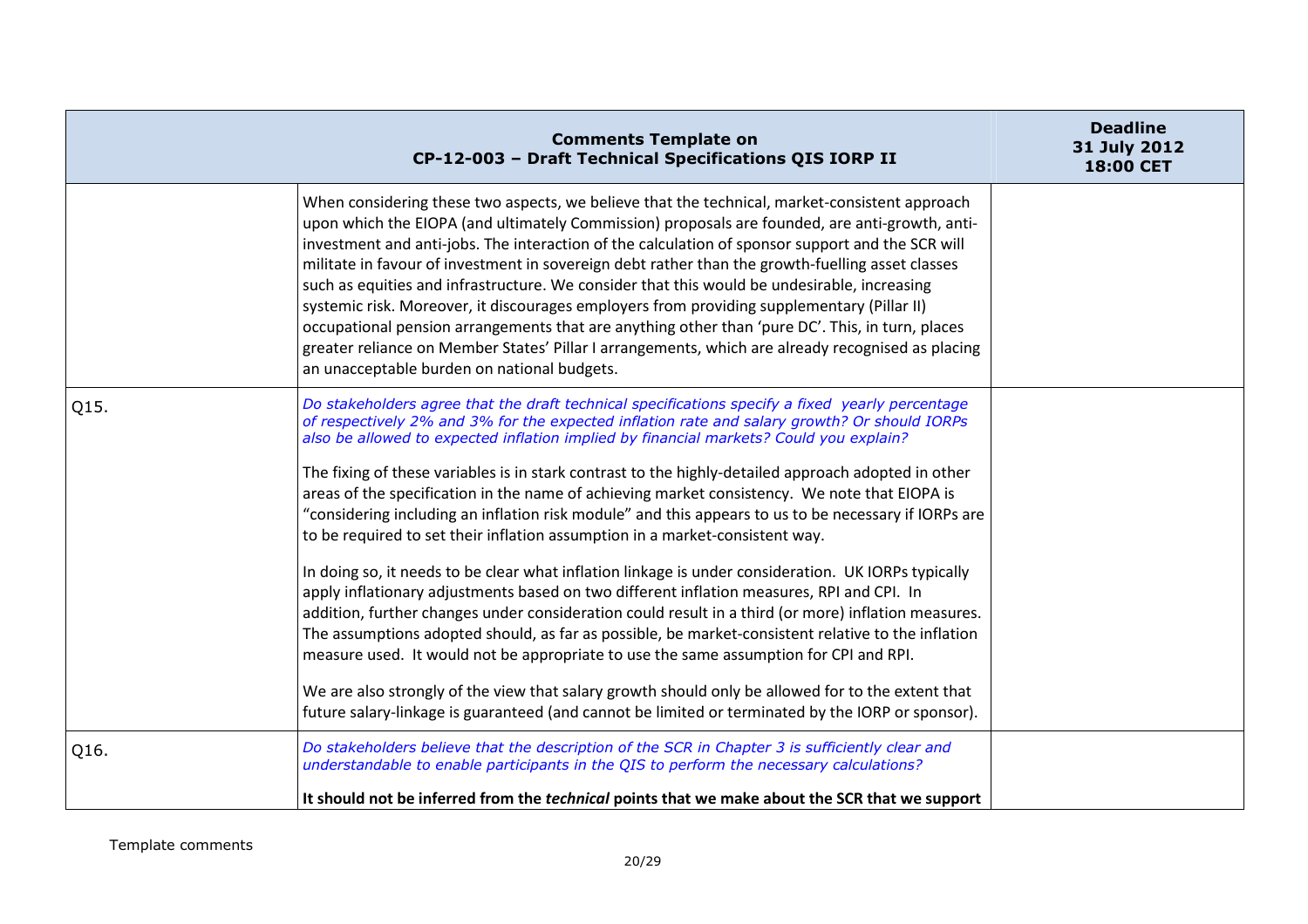|      | <b>Comments Template on</b><br>CP-12-003 - Draft Technical Specifications QIS IORP II                                                                                                                                                                                                                                                                                                                                                                                                                                                                                                                                                                                                               | <b>Deadline</b><br>31 July 2012<br>18:00 CET |
|------|-----------------------------------------------------------------------------------------------------------------------------------------------------------------------------------------------------------------------------------------------------------------------------------------------------------------------------------------------------------------------------------------------------------------------------------------------------------------------------------------------------------------------------------------------------------------------------------------------------------------------------------------------------------------------------------------------------|----------------------------------------------|
|      | its application; we are opposed to its use                                                                                                                                                                                                                                                                                                                                                                                                                                                                                                                                                                                                                                                          |                                              |
|      | Although we recognise that a formulaic approach to all intricate details of the SCR is difficult, we<br>consider that a rather less detailed approach would be more appropriate, in particular, focusing<br>on the simplifications. Based on our experience in helping insurers understand and implement<br>the requirements of Solvency II and in carrying out QIS calculations for a sample of IORPs, we<br>believe that the level of asset information is too detailed - for example the provision of asset data<br>on a security-by-security basis, the requirement to apply a 'look-through' approach, exposures<br>aggregated by issuer name, bond information by term and credit rating etc. |                                              |
|      | We also believe that worthwhile simplifications could be made in other areas, for example by<br>combining the mortality and longevity risk modules. There is also a need to simplify the counter-<br>party default risk module to ensure that it can be applied in a practical and cost-effective way.                                                                                                                                                                                                                                                                                                                                                                                              |                                              |
| Q17. | Do stakeholders believe that the risks IORPs are facing are adequately reflected in the<br>calculation of the SCR and MCR (Chapter 3 and 4)? Are there in the stakeholders' view any risks<br>being considered that are not material and could be excluded from the technical specifications?<br>Are there other risks that should be considered in the calculation of the SCR?<br>As mentioned in our general comments at outset (and repeated at the end of this section), we<br>consider calculating the SCR to have no benefit (and significant cost) for the vast majority of UK<br>IORPs. The remainder of our comments, therefore, are on technical aspects. They are, in no way,            |                                              |
|      | intended to intimate that we consider calculation of an SCR to be appropriate.<br>If an SCR calculation is to be required, we consider that it might be appropriate to include an<br>additional shock relating to inflation risk (although, within the UK, many IORPs' exposure to<br>inflation risks are 'capped')                                                                                                                                                                                                                                                                                                                                                                                 |                                              |
|      | In our response to question 9, we highlighted the need to re-examine the impact of the<br>counterparty default risk module in relation to sponsor support. This is to ensure there is no<br>'double counting' of risks, taking into account the way in which sponsor support is valued in the<br>HBS.                                                                                                                                                                                                                                                                                                                                                                                               |                                              |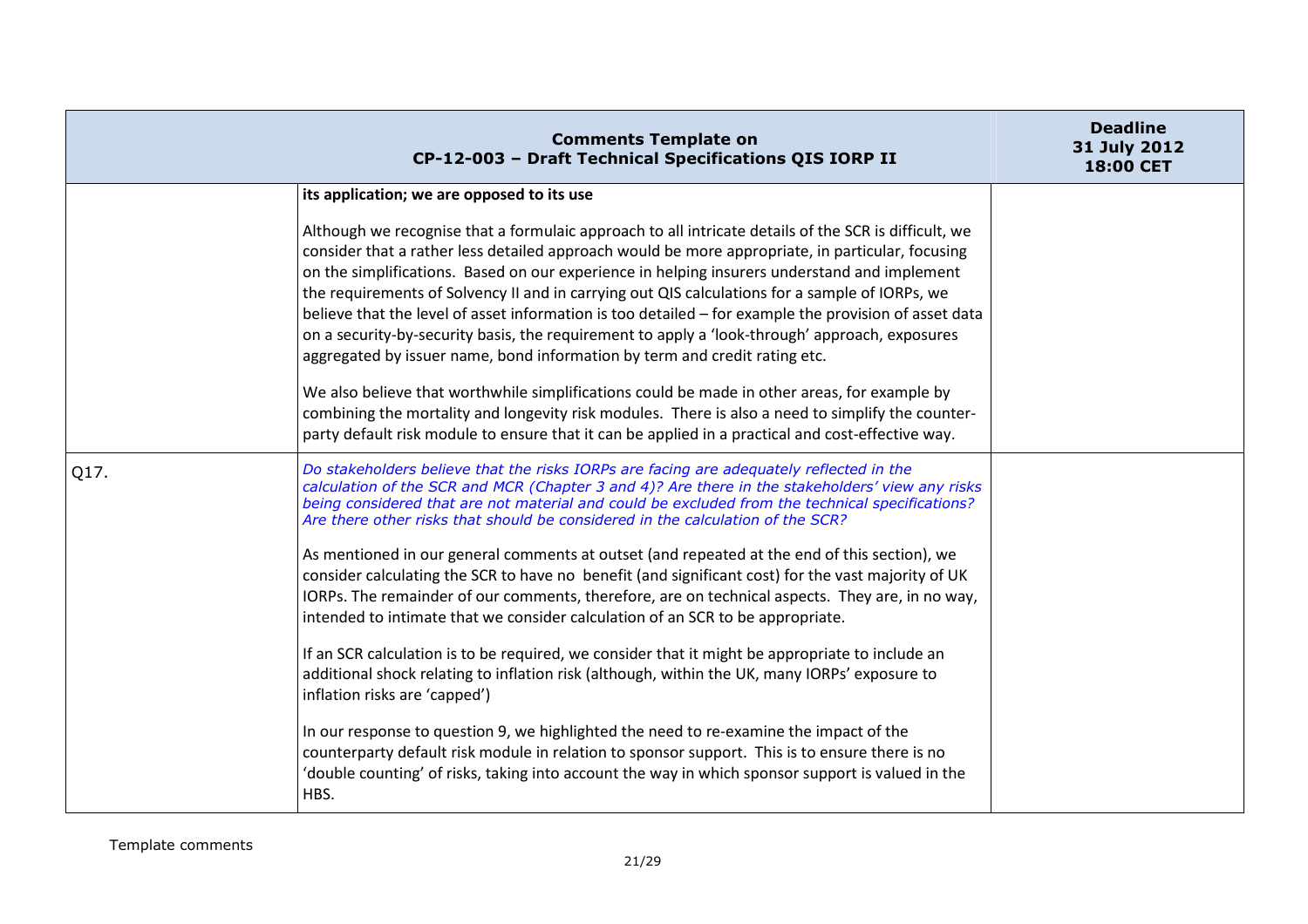|      | <b>Comments Template on</b><br>CP-12-003 - Draft Technical Specifications QIS IORP II                                                                                                                                                                                                                                                                                                                                                                                                                                                                                                                                                                                                                                                                                                                                                                                | <b>Deadline</b><br>31 July 2012<br>18:00 CET |
|------|----------------------------------------------------------------------------------------------------------------------------------------------------------------------------------------------------------------------------------------------------------------------------------------------------------------------------------------------------------------------------------------------------------------------------------------------------------------------------------------------------------------------------------------------------------------------------------------------------------------------------------------------------------------------------------------------------------------------------------------------------------------------------------------------------------------------------------------------------------------------|----------------------------------------------|
|      | As suggested in our response to question 6, we question whether there should be an explicit Risk<br>Margin or whether it should be incorporated within the SCR. If the option is chosen of a Risk<br>Margin based on explicit provision for adverse deviation, then the existence of this margin should<br>be taken into account when determining the stresses within the SCR.                                                                                                                                                                                                                                                                                                                                                                                                                                                                                       |                                              |
|      | We do not believe that the pension revision risk sub-module is generally appropriate for UK<br>IORPS.                                                                                                                                                                                                                                                                                                                                                                                                                                                                                                                                                                                                                                                                                                                                                                |                                              |
|      | Comments on (non) relevance of the SCR to UK IORPs                                                                                                                                                                                                                                                                                                                                                                                                                                                                                                                                                                                                                                                                                                                                                                                                                   |                                              |
|      | We cite the SCR as a particular example of an area of the proposals that does not recognise the<br>current situation of UK IORPs. The majority of UK IORPs are 'closed' to new entrants and 'on a<br>journey' to settlement - through the final discharge of their remaining liabilities by buying out<br>with one or more insurers. Unlike insurance companies, UK IORPs do not exist to transact<br>business for profit. As soon as they reach the level of funding at which they could pass their<br>liabilities to the insurance market, they will do so. Sponsors are, in general, funding the shortfalls<br>in their pension plans as quickly as they can reasonably afford. We question, therefore, whether<br>the SCR has more than a theoretical relevance and therefore whether producing the figures<br>required to construct it would be cost-effective. |                                              |
| Q18. | Do stakeholders believe that the way the loss-absorbing capacity of adjustment mechanisms<br>and security mechanisms is taken into account in the calculation of the SCR (Section 3.2) is<br>adequate?                                                                                                                                                                                                                                                                                                                                                                                                                                                                                                                                                                                                                                                               |                                              |
|      | It should not be inferred from the <i>technical</i> points that we make about the SCR that we support<br>its application; we are opposed to its use                                                                                                                                                                                                                                                                                                                                                                                                                                                                                                                                                                                                                                                                                                                  |                                              |
|      | Experience from implementing Solvency II for insurers leads us to conclude that the modular<br>approach which requires three different SCR calculations (see response to question 1 above) is<br>complex and expensive.                                                                                                                                                                                                                                                                                                                                                                                                                                                                                                                                                                                                                                              |                                              |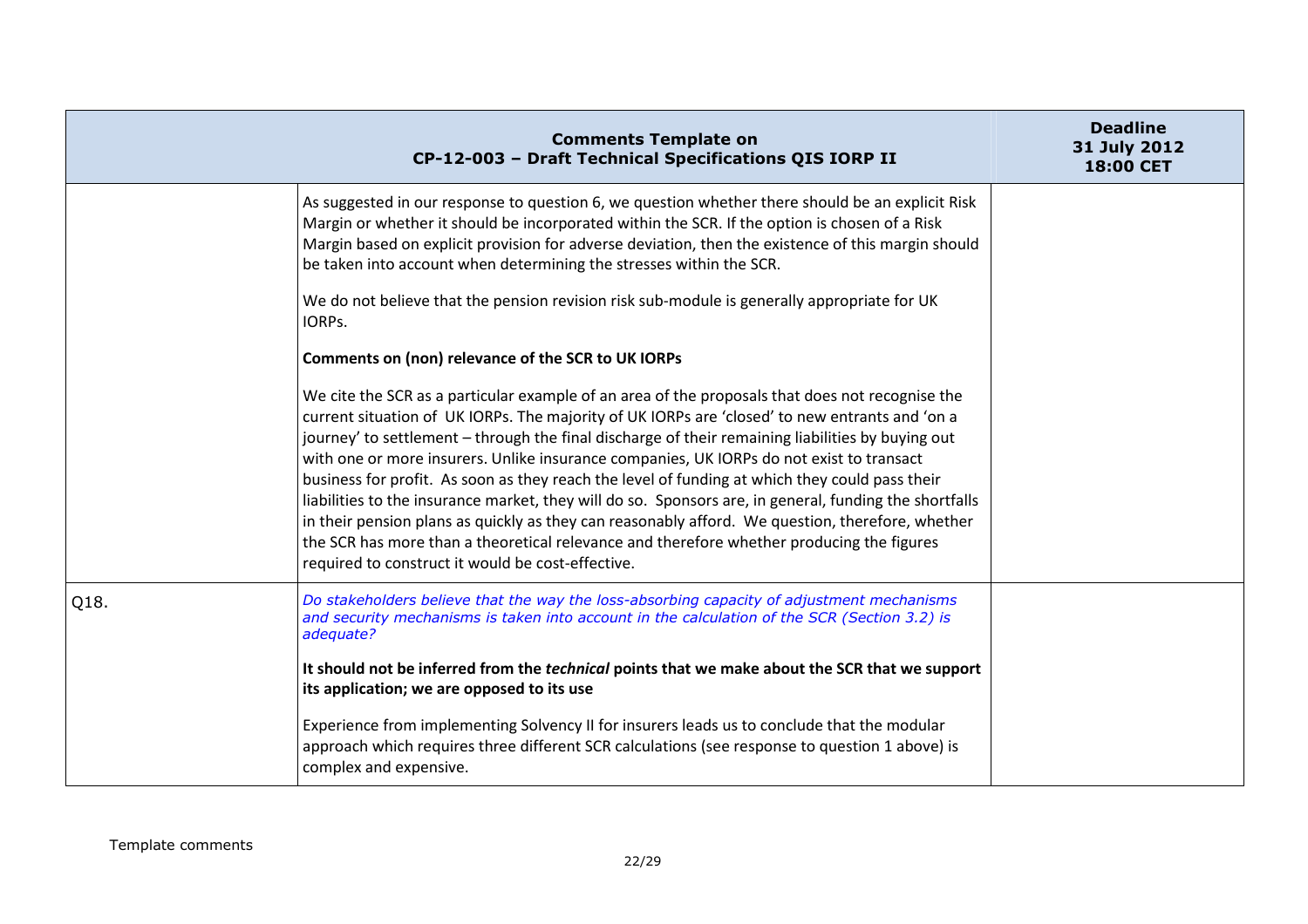|      | <b>Comments Template on</b><br>CP-12-003 - Draft Technical Specifications QIS IORP II                                                                                                                                                                                                                                                                                                                                                                                                                                                     | <b>Deadline</b><br>31 July 2012<br>18:00 CET |
|------|-------------------------------------------------------------------------------------------------------------------------------------------------------------------------------------------------------------------------------------------------------------------------------------------------------------------------------------------------------------------------------------------------------------------------------------------------------------------------------------------------------------------------------------------|----------------------------------------------|
|      | Our calculations of actual QIS numbers lead us to consider that this is an aspect that can make a<br>substantial difference to the $SCR - in$ one example different interpretations of the sponsor<br>support calculations coupled with use of the maximum available PPS support to cover the loss-<br>absorbing capacity of sponsor support (SCR.2.21) led to an SCR that could be as low as 5% of the<br>Level A best estimate liabilities plus risk margin, or as high as 22%. In this instance a difference of<br>several €billions.  |                                              |
|      | As mentioned in our response to question 12 (reproduced below), we have a particular concern<br>about the application of the interest rate stress to the maximum value of sponsor support and<br>urge EIOPA to give this careful thought.                                                                                                                                                                                                                                                                                                 |                                              |
|      | <b>Extract from response to question 12:</b>                                                                                                                                                                                                                                                                                                                                                                                                                                                                                              |                                              |
|      | Furthermore, it is unclear whether the maximum value of sponsor support is intended to change<br>in stress scenarios, for example under the interest rate risk sub-module of the SCR. If so, then the<br>implication is that the maximum value of sponsor support will increase with a downward shock in<br>interest rates. We would question whether this is appropriate. We believe that the maximum<br>value of sponsor support is more likely to be equity-like than bond-like (as the current proposal<br>implies) in its behaviour. |                                              |
| Q19. | Do stakeholders believe that the calculation of SCR in the Operational risk module (Section 3.3)<br>is adequate for IORPs?                                                                                                                                                                                                                                                                                                                                                                                                                |                                              |
|      | It should not be inferred from the <i>technical</i> points that we make about the SCR that we support<br>its application; we are opposed to its use                                                                                                                                                                                                                                                                                                                                                                                       |                                              |
|      | From a purely technical point of view it is desirable to have greater transparency as to how the<br>parameters have been arrived at. If this detail is made available, it seems to us to be appropriate<br>to consult on the basis for deciding those parameters. We would be interested in seeing data as<br>to what additional losses IORPs have incurred in the past due to operational risks before these<br>parameters are reconsidered. The options available to IORPs to recover such losses by actions                            |                                              |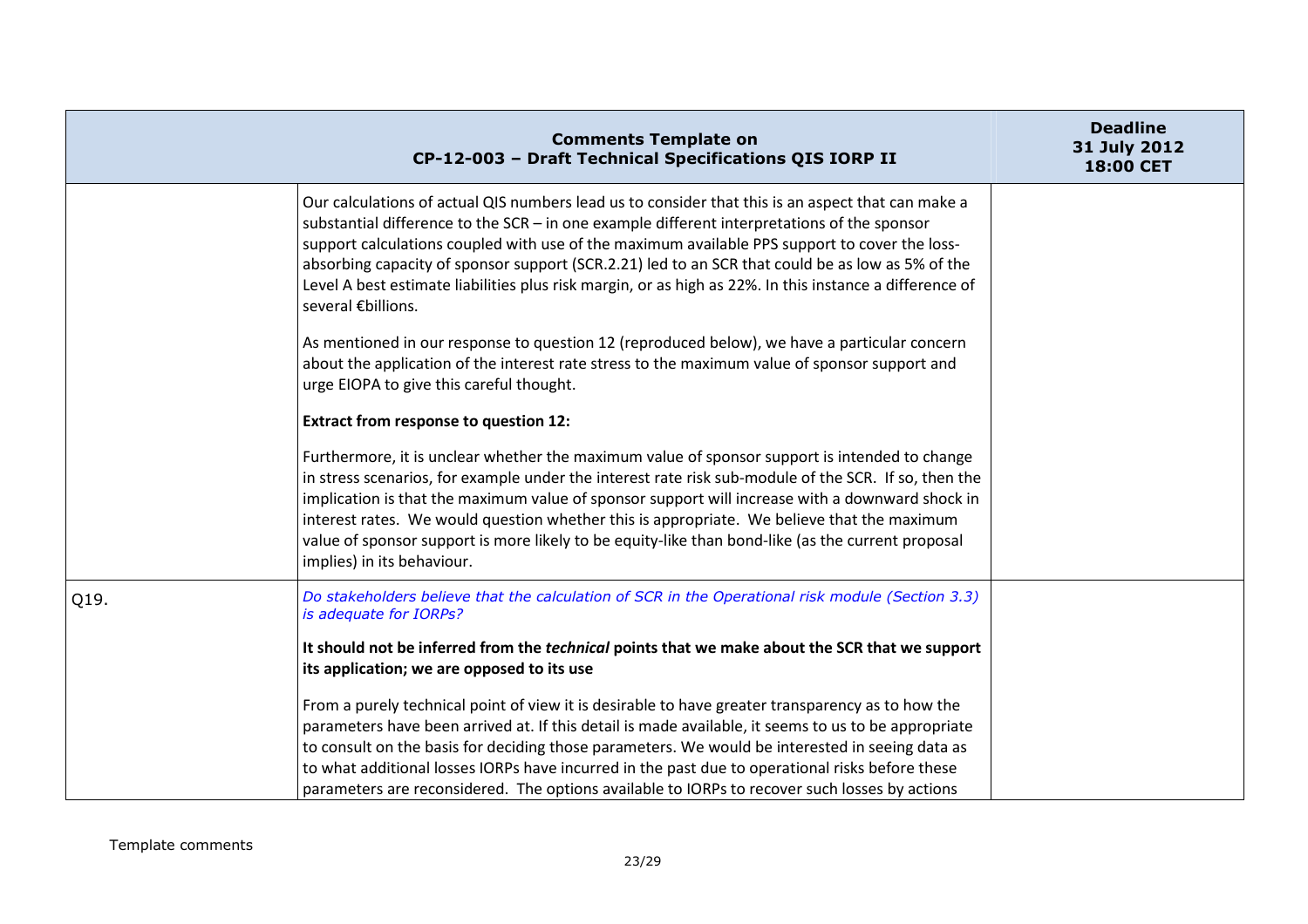|      | <b>Comments Template on</b><br>CP-12-003 - Draft Technical Specifications QIS IORP II                                                                                                                                                                                                                                                                                                                            | <b>Deadline</b><br>31 July 2012<br><b>18:00 CET</b> |
|------|------------------------------------------------------------------------------------------------------------------------------------------------------------------------------------------------------------------------------------------------------------------------------------------------------------------------------------------------------------------------------------------------------------------|-----------------------------------------------------|
|      | against third-party advisers and insurers should also be taken into account.                                                                                                                                                                                                                                                                                                                                     |                                                     |
|      | We have a strong concern that an operational risk capital requirement determined in a formulaic<br>way disincentivises IORPs to improve operational risk management.                                                                                                                                                                                                                                             |                                                     |
|      | That said, in the overall SCR the operational risk module is a comparatively small element. There is<br>a risk that this could be 'over-engineered' affording spurious accuracy at the cost of further<br>complication.                                                                                                                                                                                          |                                                     |
| Q20. | Do stakeholders believe that the simplifications provided for the calculation of the SCR (for<br>spread risk on bonds in section 3.5, value of collateral in section 3.6 and mortality, longevity,<br>benefit option and catastrophe risk in section 3.7) are adequate? Do stakeholders have any<br>concrete suggestions for additional simplifications?                                                         |                                                     |
|      | It should not be inferred from the <i>technical</i> points that we make about the SCR that we support<br>its application; we are opposed to its use                                                                                                                                                                                                                                                              |                                                     |
|      | We believe that the mortality and longevity sub-modules could be combined for IORPs. At the<br>very least, IORPs should only be required to apply the sub-module that produces the larger capital<br>requirement, which will normally be the longevity sub-module.                                                                                                                                               |                                                     |
|      | The proposed simplification for the longevity risk calculation in SCR.7.33 does not appear to be an<br>accurate reflection of the change in liability due to a longevity shock. We would suggest a suitable<br>alternative would be to use model point annuity factors.                                                                                                                                          |                                                     |
|      | In our view, the application of the benefit option risk sub-module needs to be clarified for IORPs.<br>In particular, it is not clear how benefit options such as commutation of pension for a cash sum at<br>retirement, or early retirement take-up rates are to be taken into account. The lack of clarity<br>arises because the wording used has been drafted in an insurance, rather than an IORP, context. |                                                     |
| Q21. | Do stakeholders believe that the treatment of sponsor default risk in the counterparty default<br>risk module of the SCR calculation (Section 3.6) is appropriate? If not, what improvements<br>would stakeholders suggest?                                                                                                                                                                                      |                                                     |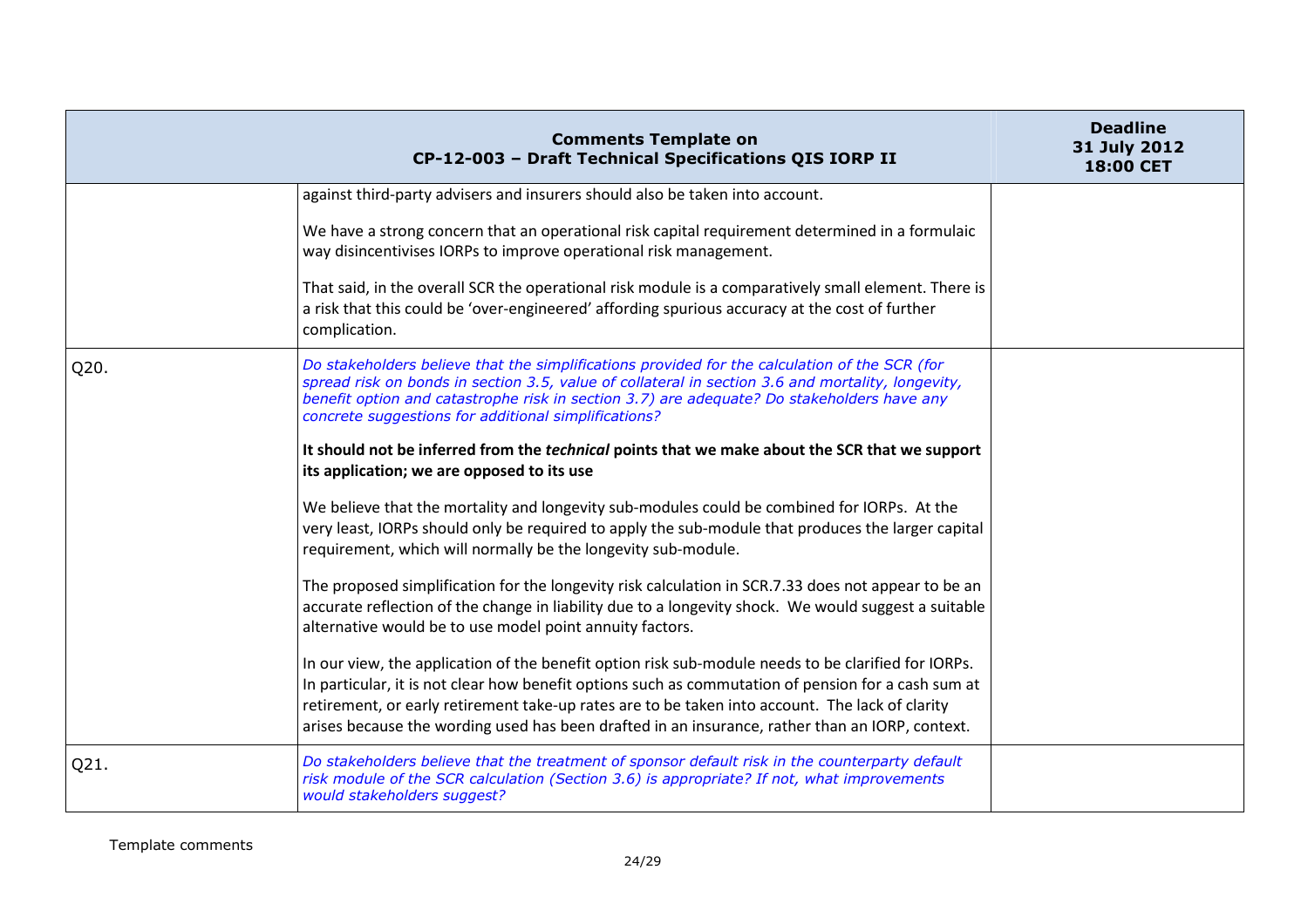| <b>Comments Template on</b><br>CP-12-003 - Draft Technical Specifications QIS IORP II                                                                                                                                                                                                                                                                                                                                                                                                                                                                                                                                                                                                                                                                                                   | <b>Deadline</b><br>31 July 2012<br>18:00 CET |
|-----------------------------------------------------------------------------------------------------------------------------------------------------------------------------------------------------------------------------------------------------------------------------------------------------------------------------------------------------------------------------------------------------------------------------------------------------------------------------------------------------------------------------------------------------------------------------------------------------------------------------------------------------------------------------------------------------------------------------------------------------------------------------------------|----------------------------------------------|
| It should not be inferred from the <i>technical</i> points that we make about the SCR that we support<br>its application; we are opposed to its use                                                                                                                                                                                                                                                                                                                                                                                                                                                                                                                                                                                                                                     |                                              |
| No. In particular we consider that:                                                                                                                                                                                                                                                                                                                                                                                                                                                                                                                                                                                                                                                                                                                                                     |                                              |
| Loss-given default = 50% Sponsor Support                                                                                                                                                                                                                                                                                                                                                                                                                                                                                                                                                                                                                                                                                                                                                |                                              |
| is profoundly arbitrary and thus unsatisfactory in that it fails to capture the multi-dimensional<br>nature of sponsor support and therefore risks substantially mis-stating the impact of the advice.<br>Also, as mentioned in our responses to questions 9 and 17 (repeated at the end of this section),<br>we believe that the interaction of this calculation with the valuation of sponsor support in the HBS<br>(which already recognises the risk of sponsor default) needs further examination in order to<br>ensure there is no double-counting of risk.                                                                                                                                                                                                                       |                                              |
| Given the arbitrary assumptions about the loss given default, and the highly subjective nature of<br>the probability of default, the complexity of the calculation of the counter-party default risk could<br>be regarded as spurious.                                                                                                                                                                                                                                                                                                                                                                                                                                                                                                                                                  |                                              |
| <b>Response to question 9</b>                                                                                                                                                                                                                                                                                                                                                                                                                                                                                                                                                                                                                                                                                                                                                           |                                              |
| In terms of the best estimate of technical provisions, we think this should depend on the extent of<br>(and evidence for) the contractual agreement between IORPs and their members regarding the<br>circumstances in which benefits might be reduced. In general, where benefit reductions in the<br>case of sponsor default only occur as a practical reality then we see no justification for making an<br>allowance for such reductions in the best estimate calculation. On the contrary, one of the<br>purposes of the solvency regime is to minimise the circumstances in which benefits need to be cut<br>back due to default of the sponsor and this would be frustrated if the technical provisions made<br>allowance for benefit reductions in the event of sponsor default. |                                              |
| Having said this, we believe that there is a strong case for removing the requirement for<br>additional capital in respect of sponsor support in the counter-party default risk module where                                                                                                                                                                                                                                                                                                                                                                                                                                                                                                                                                                                            |                                              |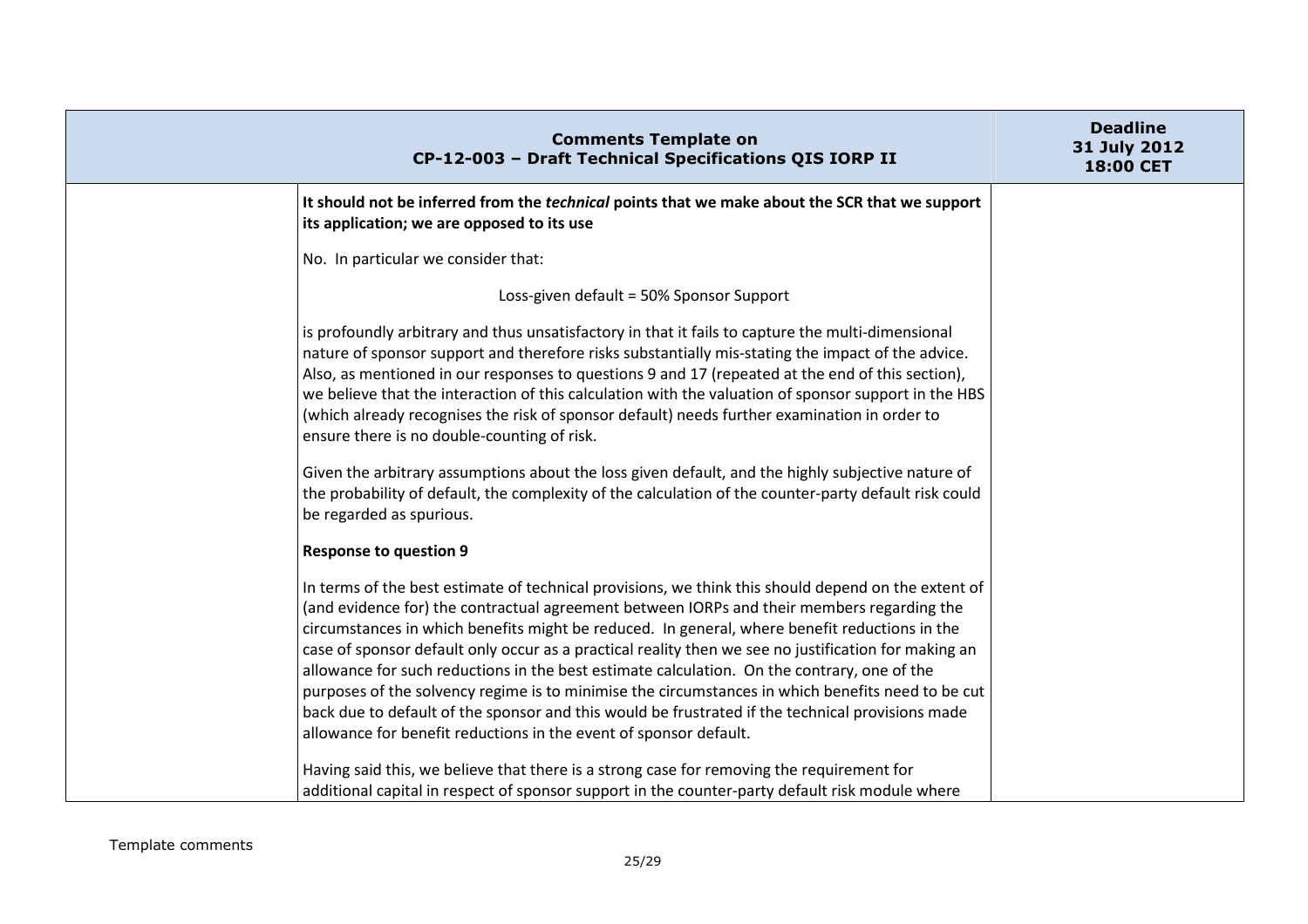| <b>Comments Template on</b><br>CP-12-003 - Draft Technical Specifications QIS IORP II                                                                                                                                                                                                                                                                                                   | <b>Deadline</b><br>31 July 2012<br>18:00 CET |
|-----------------------------------------------------------------------------------------------------------------------------------------------------------------------------------------------------------------------------------------------------------------------------------------------------------------------------------------------------------------------------------------|----------------------------------------------|
| benefit reductions are possible in the event of sponsor default, or where there is a pension<br>protection scheme in place.                                                                                                                                                                                                                                                             |                                              |
| We also believe that the capital requirement in respect of sponsor support in the counter-party<br>default risk module needs to be re-examined as we are concerned that there could be an element<br>of double-counting.                                                                                                                                                                |                                              |
| <b>Response to question 17</b>                                                                                                                                                                                                                                                                                                                                                          |                                              |
| As mentioned in our general comments at outset (and repeated at the end of this section), we<br>consider calculating the SCR to have no benefit (and significant cost) for the vast majority of UK<br>IORPs. The remainder of our comments, therefore, are on technical aspects. They are, in no way,<br>intended to intimate that we consider calculation of an SCR to be appropriate. |                                              |
| If an SCR calculation is to be required, we consider that it might be appropriate to include an<br>additional shock relating to inflation risk (although, within the UK, many IORPs' exposure to<br>inflation risks are 'capped')                                                                                                                                                       |                                              |
| In our response to question 9, we highlighted the need to re-examine the impact of the<br>counterparty default risk module in relation to sponsor support. This is to ensure there is no<br>'double counting' of risks, taking into account the way in which sponsor support is valued in the<br>HBS.                                                                                   |                                              |
| As suggested in our response to question 6, we question whether there should be an explicit Risk<br>Margin or whether it should be incorporated within the SCR. If the option is chosen of a Risk<br>Margin based on explicit provision for adverse deviation, then the existence of this margin should<br>be taken into account when determining the stresses within the SCR.          |                                              |
| We do not believe that the pension revision risk sub-module is generally appropriate for UK<br>IORPs.                                                                                                                                                                                                                                                                                   |                                              |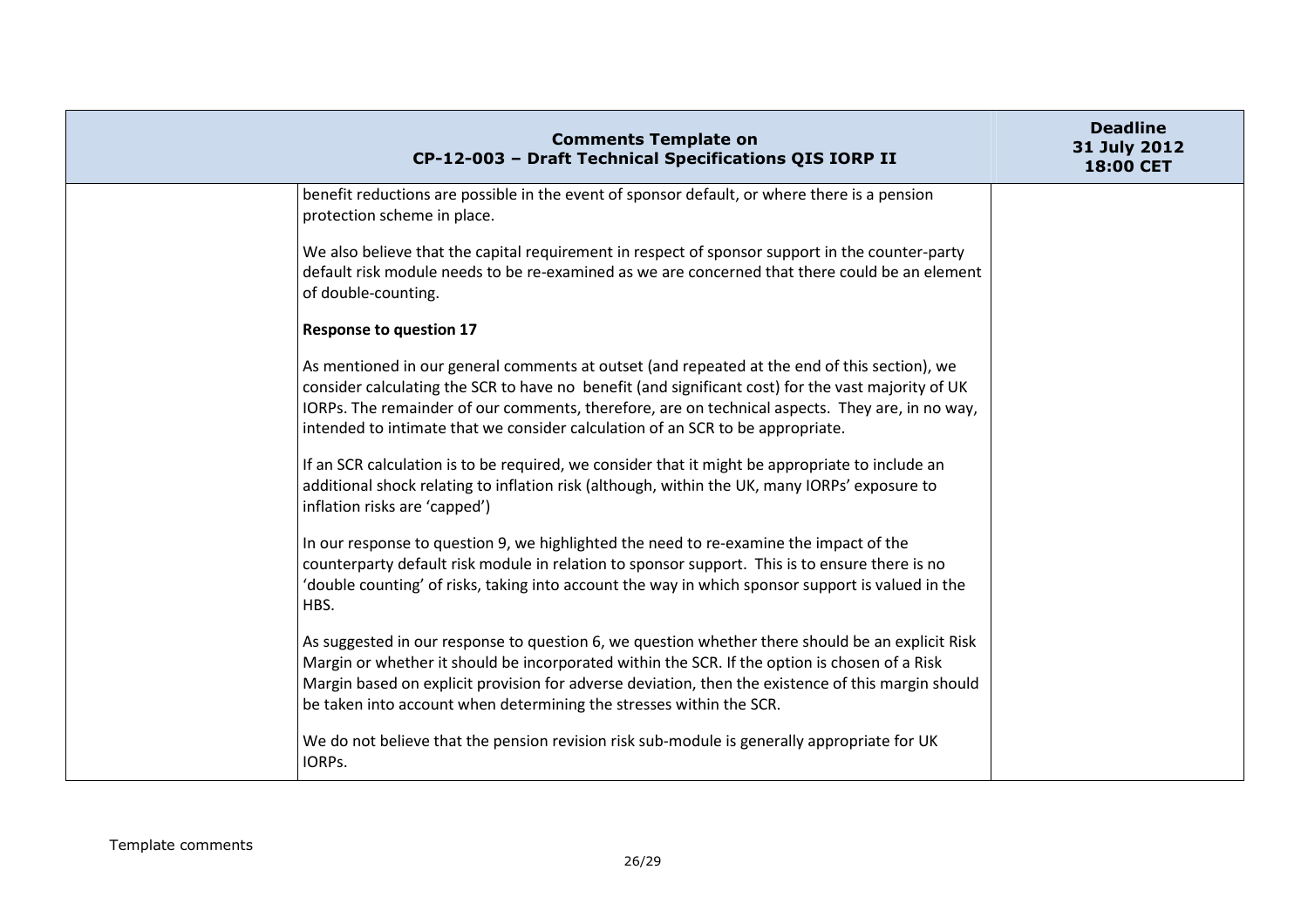|      | <b>Comments Template on</b><br>CP-12-003 - Draft Technical Specifications QIS IORP II                                                                                                                                                                                                                                                                                                                                                                                                                                                                                                                                                                                                                                                                                                                                                                                | <b>Deadline</b><br>31 July 2012<br>18:00 CET |
|------|----------------------------------------------------------------------------------------------------------------------------------------------------------------------------------------------------------------------------------------------------------------------------------------------------------------------------------------------------------------------------------------------------------------------------------------------------------------------------------------------------------------------------------------------------------------------------------------------------------------------------------------------------------------------------------------------------------------------------------------------------------------------------------------------------------------------------------------------------------------------|----------------------------------------------|
|      | Comments on (non) relevance of the SCR to UK IORPs                                                                                                                                                                                                                                                                                                                                                                                                                                                                                                                                                                                                                                                                                                                                                                                                                   |                                              |
|      | We cite the SCR as a particular example of an area of the proposals that does not recognise the<br>current situation of UK IORPs. The majority of UK IORPs are 'closed' to new entrants and 'on a<br>journey' to settlement - through the final discharge of their remaining liabilities by buying out<br>with one or more insurers. Unlike insurance companies, UK IORPs do not exist to transact<br>business for profit. As soon as they reach the level of funding at which they could pass their<br>liabilities to the insurance market, they will do so. Sponsors are, in general, funding the shortfalls<br>in their pension plans as quickly as they can reasonably afford. We question, therefore, whether<br>the SCR has more than a theoretical relevance and therefore whether producing the figures<br>required to construct it would be cost-effective. |                                              |
| Q22. | Do stakeholders believe that the calculation of SCR in the Benefit option risk sub-module<br>(Section 3.7) is adequate for IORPs?                                                                                                                                                                                                                                                                                                                                                                                                                                                                                                                                                                                                                                                                                                                                    |                                              |
|      | It should not be inferred from the <i>technical</i> points that we make about the SCR that we support<br>its application; we are opposed to its use                                                                                                                                                                                                                                                                                                                                                                                                                                                                                                                                                                                                                                                                                                                  |                                              |
|      | From our experience of working on Solvency II, we note that the benefit option risk sub-module<br>(or 'lapse rate') is calibrated on insurance data and does not reflect actual/potential benefit<br>option take-up within the IORP.                                                                                                                                                                                                                                                                                                                                                                                                                                                                                                                                                                                                                                 |                                              |
|      | We also consider that the member-by-member approach is very onerous and whilst the<br>simplification (of a homogeneous risk group) appears attractive, we are unclear as to how to<br>prove that the results will not be materially different from the member-by-member basis without<br>doing those calculations anyway.                                                                                                                                                                                                                                                                                                                                                                                                                                                                                                                                            |                                              |
|      | As implied in our response to question 20 (repeated below), we believe it would be beneficial if<br>this sub-module were re-drafted so that it is directly applicable to the benefit option risks of<br>IORPs.                                                                                                                                                                                                                                                                                                                                                                                                                                                                                                                                                                                                                                                       |                                              |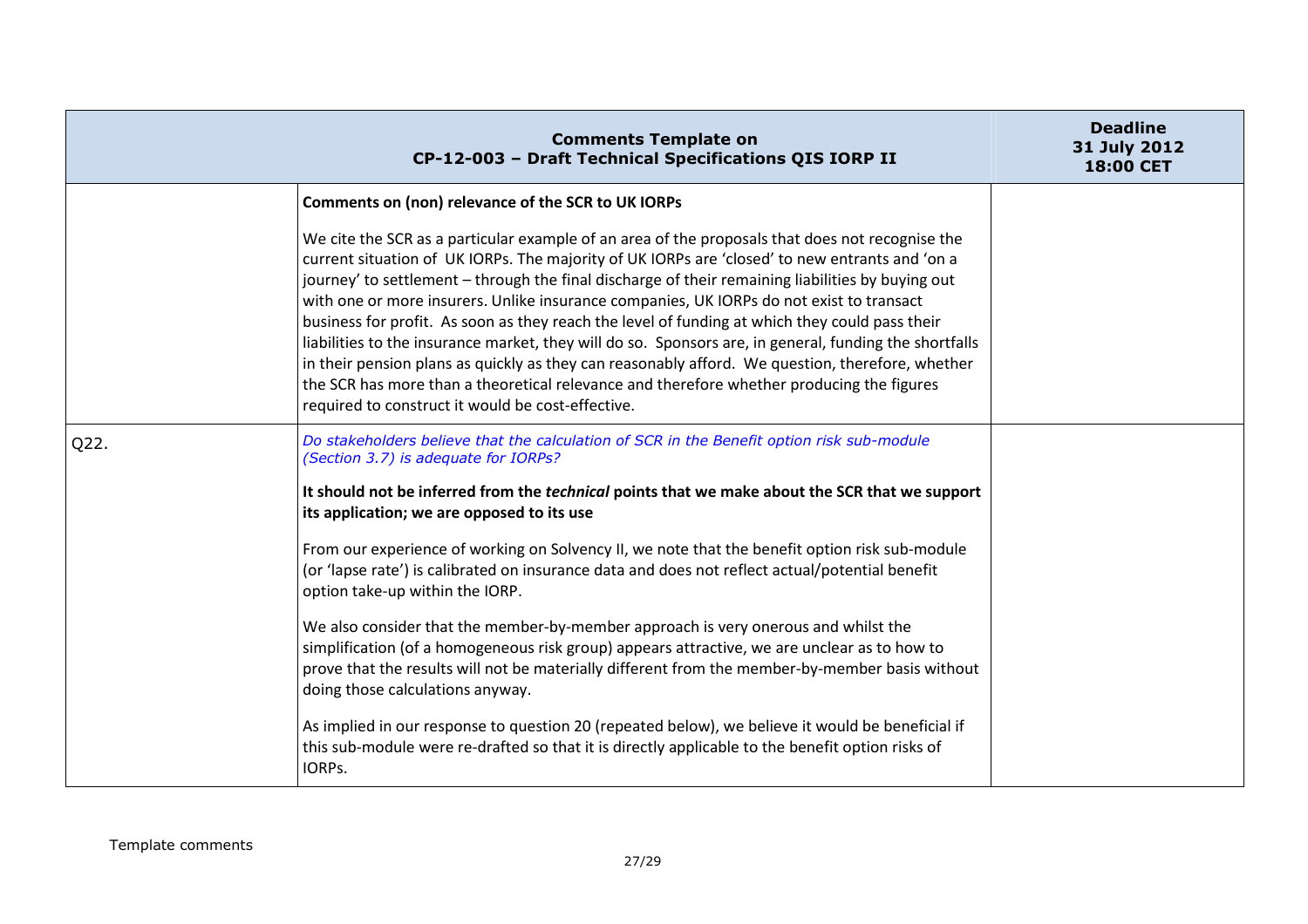|                | <b>Comments Template on</b><br>CP-12-003 - Draft Technical Specifications QIS IORP II                                                                                                                                                                                                                                                                                                                           | <b>Deadline</b><br>31 July 2012<br>18:00 CET |
|----------------|-----------------------------------------------------------------------------------------------------------------------------------------------------------------------------------------------------------------------------------------------------------------------------------------------------------------------------------------------------------------------------------------------------------------|----------------------------------------------|
|                | <b>Response to question 20</b>                                                                                                                                                                                                                                                                                                                                                                                  |                                              |
|                | We believe that the mortality and longevity sub-modules could be combined for IORPs. At the<br>very least, IORPs should only be required to apply the sub-module that produces the larger capital<br>requirement, which will normally be the longevity sub-module.                                                                                                                                              |                                              |
|                | The proposed simplification for the longevity risk calculation in SCR 7.33 does not appear to be an<br>accurate reflection of the change in liability due to a longevity shock. We would suggest a suitable<br>alternative would be to use model point annuity factors.                                                                                                                                         |                                              |
|                | In our view, the application of the benefit option risk sub-module needs to be clarified for IORPs.<br>In particular, it is not clear how benefit options such as commutation of pension for a cash sum at<br>retirement or early-retirement take-up rates are to be taken into account. The lack of clarity<br>arises because the wording used has been drafted in an insurance, rather than an IORP, context. |                                              |
| Q23.           | Do stakeholders believe that the descriptions of financial and insurance risk mitigation (Section<br>3.9 and 3.10) are sufficiently clear and understandable to enable participants in the QIS to<br>perform the necessary calculations?                                                                                                                                                                        |                                              |
|                | It should not be inferred from the <i>technical</i> points that we make about the SCR that we support<br>its application; we are opposed to its use                                                                                                                                                                                                                                                             |                                              |
|                | Our experience with implementing Solvency II leads us to conclude that the 'basis risk'<br>requirements are very onerous. We also consider that the consultation document fails to<br>recognise dynamic hedging as a valid risk management technique.                                                                                                                                                           |                                              |
|                | Again this is an area that bears longer consideration and scrutiny than the consultation affords.                                                                                                                                                                                                                                                                                                               |                                              |
| <b>HBS 3.1</b> | In this context, we find the term "best estimate" unfortunate, It is a term that is widely used with<br>a very different meaning in the UK. Bearing in mind that those responsible for running UK IORPs                                                                                                                                                                                                         |                                              |